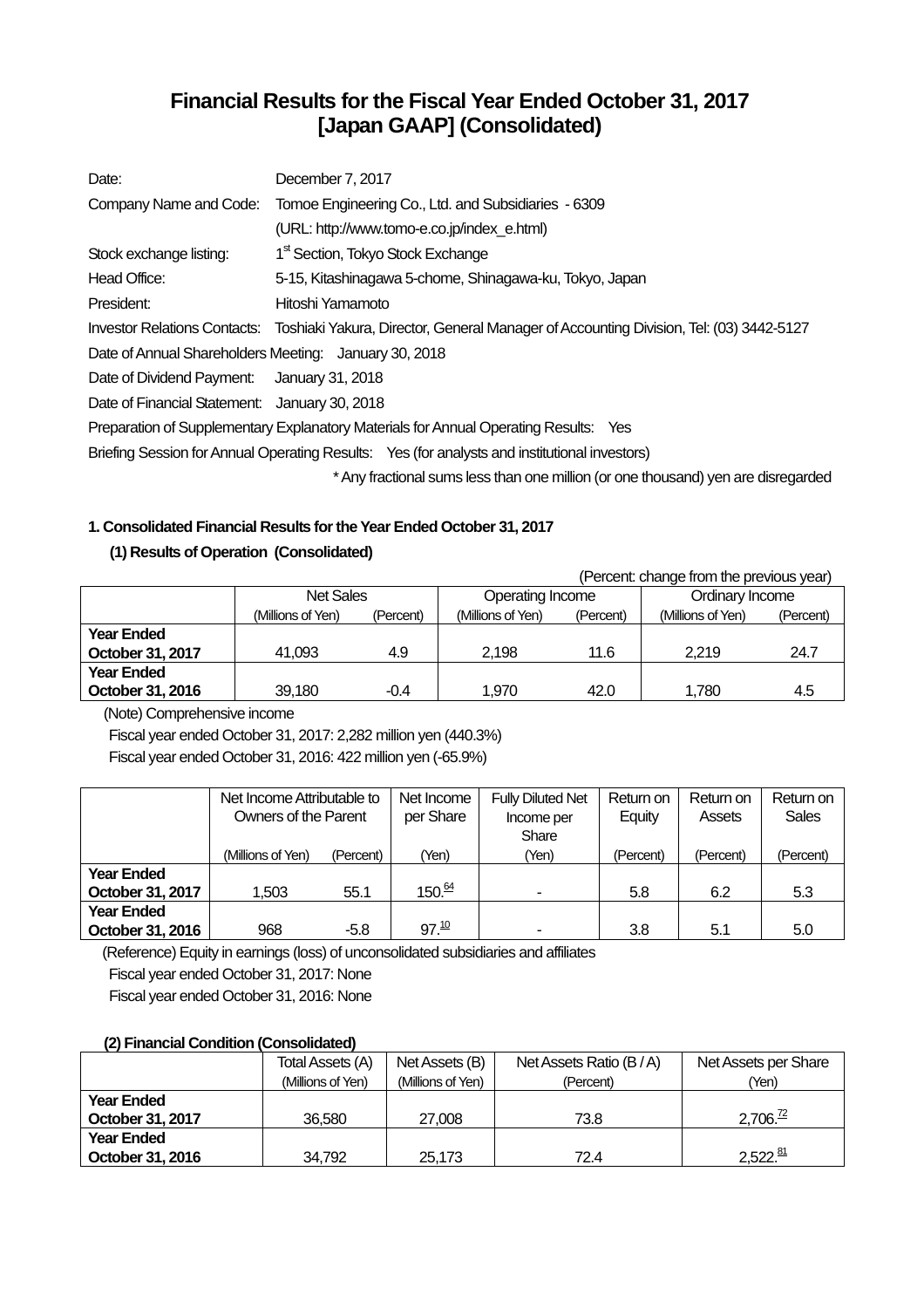(Reference) Net assets

Fiscal year ended October 31, 2017: 27,008 million yen Fiscal year ended October 31, 2016: 25,173 million yen

## **(3) Cash Flows (Consolidated)** (Millions of Yen)

| (3) Gash Flows (Gonsolidated) |                     |                     |                     | (IVIIIIIONS OF YEN)      |
|-------------------------------|---------------------|---------------------|---------------------|--------------------------|
|                               | Net Cash Provided   | Net Cash Provided   | Net Cash Provided   | <b>Consolidated Cash</b> |
|                               | (Used) by Operating | (Used) by Investing | (Used) by Financing | and Cash Equivalent      |
|                               | <b>Activities</b>   | Activities          | Activities          | as of Year-end           |
| <b>Year Ended</b>             |                     |                     |                     |                          |
| October 31, 2017              | 587                 | (392)               | (449)               | 7.893                    |
| <b>Year Ended</b>             |                     |                     |                     |                          |
| October 31, 2016              | 3.744               | 255)                | (449)               | 8,056                    |

## **2. Dividend Status**

|                                         | Dividend per Share (Yen) |                                                                           |                          |                  |                   |  |  |
|-----------------------------------------|--------------------------|---------------------------------------------------------------------------|--------------------------|------------------|-------------------|--|--|
|                                         | <b>First Quarter</b>     | End of<br>Second<br><b>Third Quarter</b><br><b>Fiscal Year</b><br>Quarter |                          |                  |                   |  |  |
| Year Ending October 31, 2016            |                          | 22.50                                                                     | ۰                        | $22\frac{50}{2}$ | $45\frac{00}{10}$ |  |  |
| Year Ending October 31, 2017            |                          | 22.50                                                                     | $\overline{\phantom{a}}$ | $22^{50}$        | 45.00             |  |  |
| Year Ending October 31, 2018 (Prospect) |                          | 22.50                                                                     | ٠                        | $22\frac{50}{2}$ | $\frac{45.00}{9}$ |  |  |

|                                         | <b>Total Dividend</b> | Dividend Payout Ratio<br>(Consolidated) | Dividend on Equity Ratio<br>(Consolidated) |
|-----------------------------------------|-----------------------|-----------------------------------------|--------------------------------------------|
|                                         | (Millions of Yen)     | (Percent)                               | (Percent)                                  |
| Year Ending October 31, 2016            | 449                   | 46.3                                    | 1.8                                        |
| Year Ending October 31, 2017            | 449                   | 29.9                                    | 1.7                                        |
| Year Ending October 31, 2018 (Prospect) |                       | 31.4                                    |                                            |

## **3. Forecast for the Year Ending October 31, 2018 (Consolidated)**

## (Percent: Change from the previous year for the full business year and 6-month period)

|                           | <b>Sales</b>      |           | Operating Income  |           | Ordinary Income   |           |
|---------------------------|-------------------|-----------|-------------------|-----------|-------------------|-----------|
|                           | (Millions of Yen) | (Percent) | (Millions of Yen) | (Percent) | (Millions of Yen) | (Percent) |
| <b>Full Business Year</b> | 42.800            | 4.2       | 2.100             | -4.5      | 2.100             | -5.4      |

|                           | Net Income Attributable to<br>Owners of the Parent |           | Net Income per Share |
|---------------------------|----------------------------------------------------|-----------|----------------------|
|                           | (Millions of Yen)                                  | (Percent) | (Yen)                |
| <b>Full Business Year</b> | 1.430                                              | -4.9      | 1⊿ว. <u>31</u>       |

(Note) Since the company performance objectives are set annually, forecast for the consolidated second quarter period is omitted.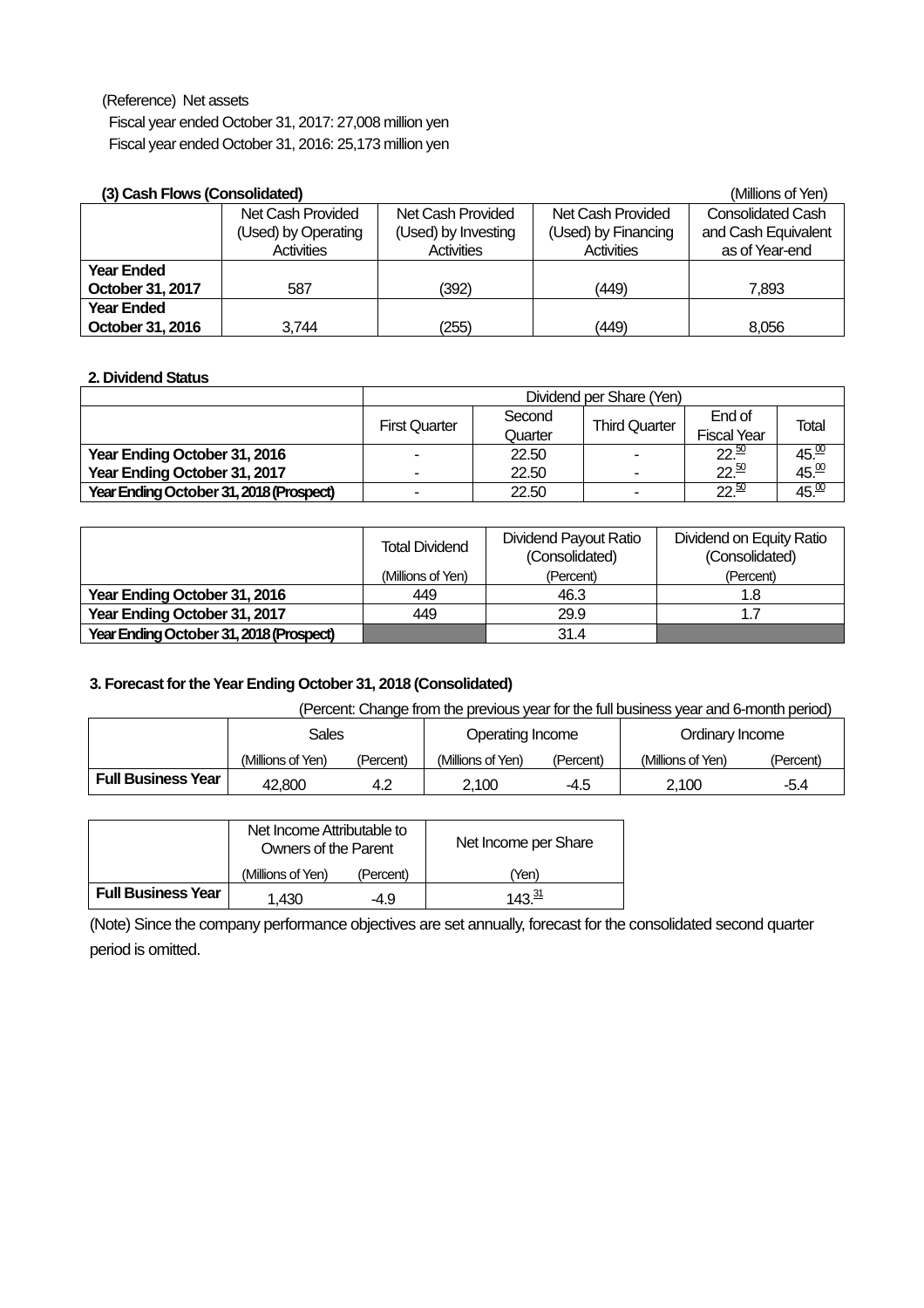#### **Notes**

- (1) Significant changes in subsidiaries during this period (changes in specific subsidiaries involving changes in the scope of consolidation): None
- (2) Changes in accounting principles, changes in accounting estimates, and retrospective restatements
	- 1) Change due to revision of accounting standard: Yes
	- 2) Other changes than the above 1): None
	- 3) Change in accounting estimates: None
	- 4) Retrospective restatements: None

For details, please refer to (Changes in accounting principles) of (5) [Notes for Consolidated Financial Statements] of 3. [Consolidated Financial Statements and Main Notes] on page 14.

- (3) Number of outstanding shares (Common stock)
	- 1) Number of outstanding shares at year-end (including treasury stocks)

| At October 31, 2017: 10,533,200 shares   | At October 31, 2016: 10,533,200 shares |
|------------------------------------------|----------------------------------------|
| 2) Number of treasury stocks at year-end |                                        |
| At October 31, 2017: 554,817 shares      | At October 31, 2016: 554,667 shares    |
| 3) Number of average shares              |                                        |
| At October 31, 2017: 9,978,419 shares    | At October 31, 2016: 9,978,533 shares  |

\*This financial report is exempt from audit procedures.

\*Explanations for appropriate use of the earnings forecast and other special instructions

The forward-looking statements such as a forecast of our financial results described herein are based on the information currently available to us and the assumptions that we believe are reasonable. Actual results could differ materially due to various factors. For the operating results forecast, refer to (1) [Overview Concerning Operating Results] of 1. [Overview of Operating Results, etc.] on page 2.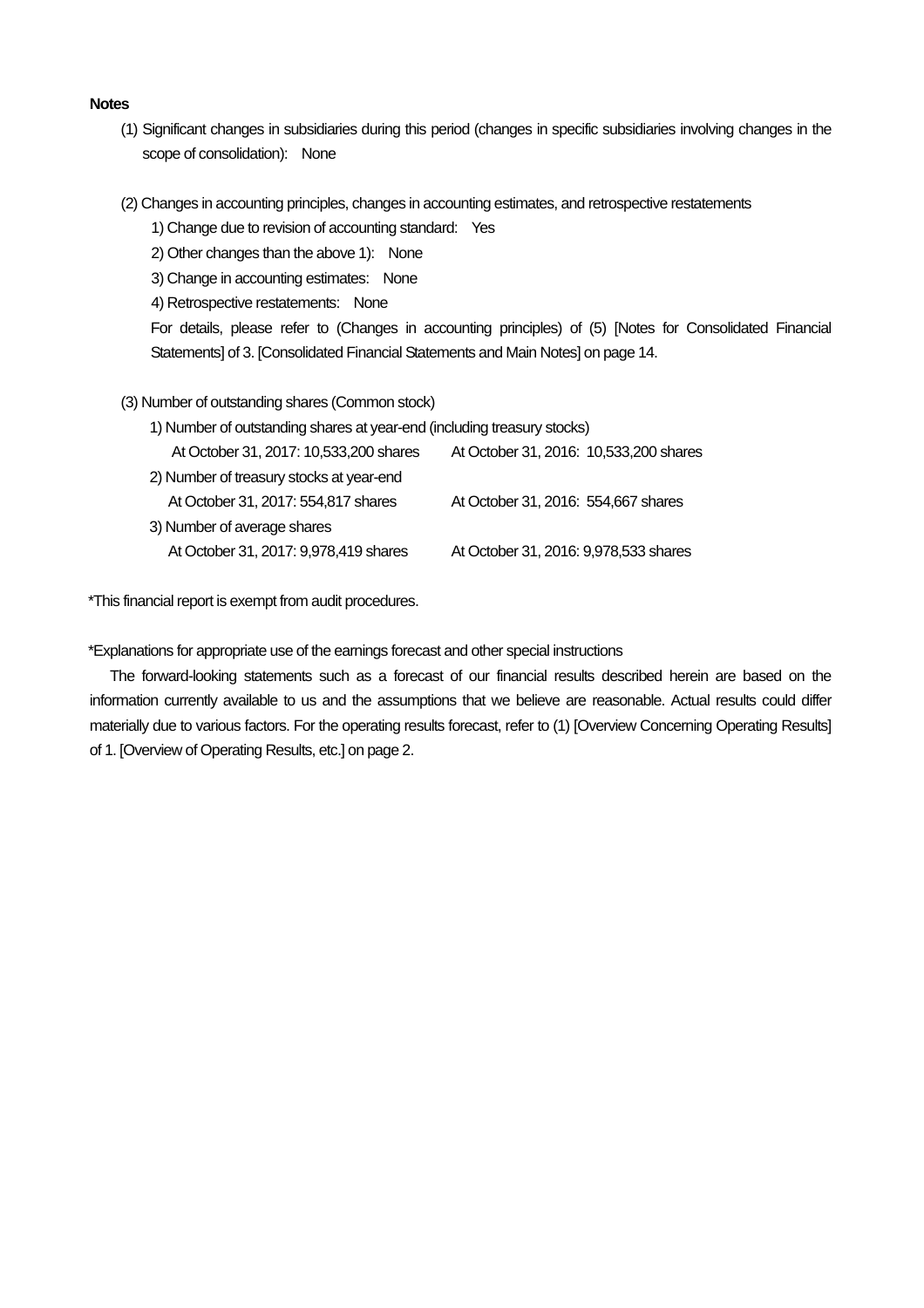Table of Contents of Accompanying Documents

| (1)                                                                                        |
|--------------------------------------------------------------------------------------------|
| (2) Consolidated Statements of Income and Consolidated Statements of Comprehensive Income8 |
|                                                                                            |
|                                                                                            |
| (3)                                                                                        |
| (4)                                                                                        |
| (5)                                                                                        |
|                                                                                            |
|                                                                                            |
|                                                                                            |
|                                                                                            |
|                                                                                            |
|                                                                                            |
|                                                                                            |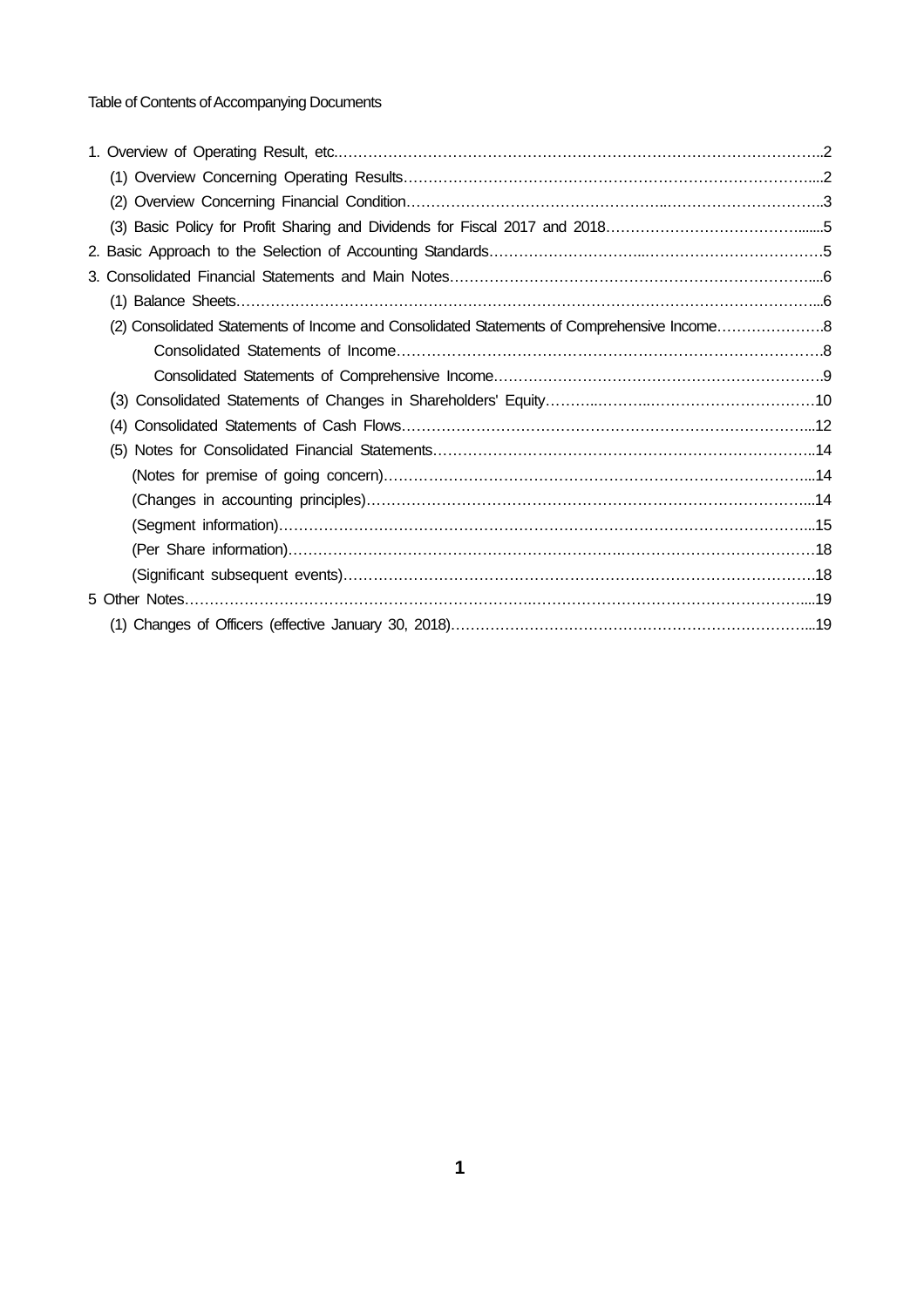## **1. Overview of Operating Results, etc.**

## **(1) Overview Concerning Operating Results**

### **(General condition of the current consolidated fiscal year)**

### [1] Overview of general operating results

During the consolidated fiscal year ended October 2017, Japan's economy maintained a steady recovery trend, backed by rising exports that were powered by the economic recovery overseas, increasing momentum in capital investment that was driven by improved corporate earnings, and a gradual rebound in personal consumption. The steady pace of expansion continued overseas as well, despite a modest slowdown in China's economy, against the backdrop of sustained brisk economic activity in Asia overall and the ongoing expansionary trend of the US economy.

Given these circumstances, full-year net sales for the Tomoe Engineering Group increased 4.9% from the previous consolidated fiscal year to 41,093 million yen because of increasing sales in both the Machinery & Equipment Business and Chemical Products Business. From an earnings aspect, operating income was 2,198 million yen, 11.6% up from the previous consolidated fiscal year because of higher income in both the Machinery & Equipment Business and Chemical Products Business, while ordinary income came to 2,219 million yen, 24.7% up from the previous consolidated fiscal year because foreign exchange losses were lower. Net income attributable to owners of the parent was 1,503 million yen, 55.1% up from the previous consolidated fiscal year because of no impairment loss for consolidated subsidiary fixed assets recorded in the previous fiscal year.

### [2] Summary by business segment

### (Machinery & Equipment Business)

In the Machinery & Equipment Business, net sales for both domestic public sector demand and domestic private sector demand in general decreased, but on the other hand net sales of machinery, components and repair services for overseas markets increased. As a result, consolidated net sales for the fiscal year were 10,241 million yen, 0.6% up compared with the previous fiscal year.

From an earnings aspect, operating income was 528 million yen, 31.0% up from the previous consolidated fiscal year, mainly because of increased profit from machinery, components and repair services for overseas markets, and improved profitability in sales for domestic public sector demand.

### (Chemical Products Business)

In the Chemical Products Business, net sales of UV curing resin and flame retardant in the fine chemicals sector decreased, but on the other hand net sales of materials for housing and construction applications in the industrial materials sector and net sales of transport materials for semiconductor manufacturing applications in the electronics materials sector were robust, and the Shenzhen plastic compounding business exhibited a recovery trend. As a result, consolidated net sales for the fiscal year were 30,851 million yen, 6.4% up from the previous consolidated fiscal year.

With respect to earnings, operating income was 1,670 million yen, 6.6% up from the previous consolidated fiscal year despite sluggish performance in the fine chemicals, advanced materials, and electronics materials sectors. In addition to excellent conditions in the industrial materials sector, earnings were supported by the recovery of the plastic compounding business at our Hong Kong office and in Shenzhen, China.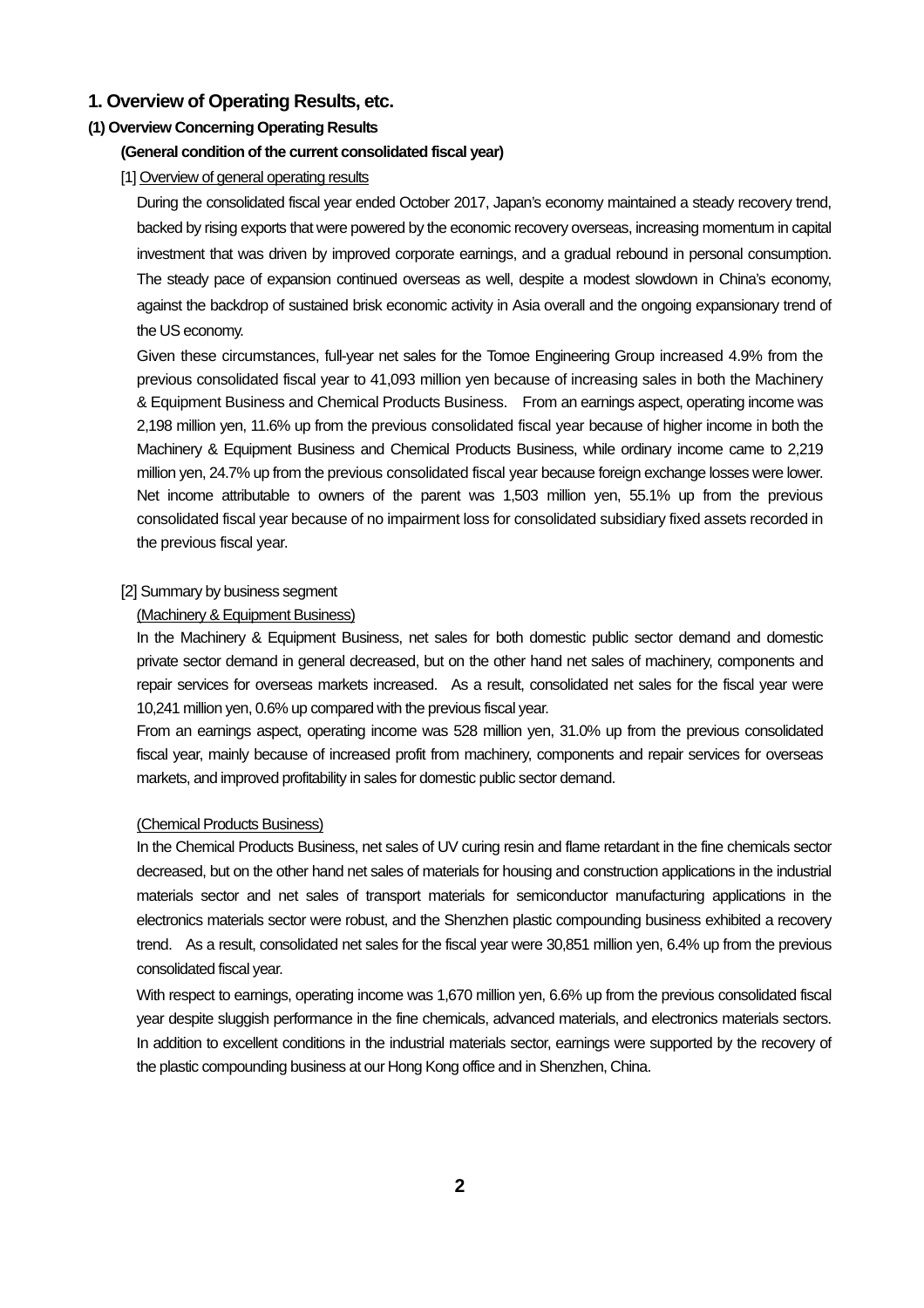[3] Outlook for the next fiscal year (November 1, 2017 - October 31, 2018)

In the consolidated fiscal year ending October 2018, Japan's economy is expected to stay on its recovery track, as exports maintain their upward course, capital investment remains robust because of the brightening corporate earnings environment and other factors, and personal consumption appears set to continue growing gradually as well. Internationally, the steady pace of growth is expected to continue, despite China's economy following a slow deceleration tendency, as the expansionary trend of the US economy is forecast to continue.

Given such conditions, in the Machinery & Equipment Business we forecast sales of equipment for domestic public sector demand in anticipation of large-scale projects, sales for domestic private sector demand to meet expected growth in components and repair services sales, and overseas sales, centered on Asia and North America, will all be higher. Consequently, we project consolidated net sales of 11,470 million yen, 12.0% up compared with the previous fiscal year, and operating income of 550 million yen, or 4.1% up from the previous fiscal year. In the Chemical Products Business, although sales of commercial products for wire bonding devices and semiconductor fabrication equipment in the electronics materials sector will be sluggish, sales of materials for automobile and housing and construction applications in the industrial materials sector, and sales of ceramics products for semiconductor fabrication equipment in the advanced materials sector, are expected to grow, as are sales in the plastic compounding business in Shenzhen, China. Based on this we expect consolidated net sales to be 31,330 million yen, 1.6% up compared with the previous fiscal year. On the other hand, we expect operating income to come to 1,550 million yen, 7.2% down compared with the previous fiscal year, reflecting the impact of an anticipated decline in sales in the electronics materials sector and the disappearance of some commercial products in the fine chemicals sector.

As a result of these efforts, for the entire Tomoe Engineering Group in the consolidated fiscal year ending October 2018, we project net sales to grow by 4.2% to 42,800 million yen, operating income to decrease by 4.5% to 2,100 million yen, ordinary income to decrease by 5.4% to 2,100 million yen, and net income attributable to the shareholders of the parent company to decrease by 4.9% to 1,430 million yen because we do not anticipate any special factors, including extraordinary income or losses.

The operating results forecasts for the next period described above are based on information available to the Company at the time the forecasts were prepared and assumptions judged to be reasonable. Actual operating results might differ from these forecasts depending upon changes in domestic and international financial and economic conditions, the supply and demand situation, various risk factors and other uncertainties.

#### **(2) Overview Concerning Financial Condition**

#### **[1] Summary of Assets, Liabilities, and Net Assets**

Assets at the end of the current consolidated fiscal year were 36,580 million yen, up 1,788 million or 5.1% from the balance at the end of the previous consolidated fiscal year, reflecting decrease in cash and deposits, and increase in notes and accounts receivable-trade, inventory and asset for retirement benefits.

Liabilities were 9,572 million yen, down 45 million yen or 0.5% from the end of the previous consolidated fiscal year, mainly because of lower income taxes payable and advances received, and of increased deferred tax liabilities and payables.

Net assets were 27,008 million yen, 1,834 million yen or 7.3% up from the end of the previous consolidated fiscal year. This mainly reflected an increase of retained earnings reported at the current consolidated net income.

As a result of the above changes, the equity ratio at the end of the consolidated fiscal year increased by 1.4 point compared with the end of the previous consolidated fiscal year to 73.8%.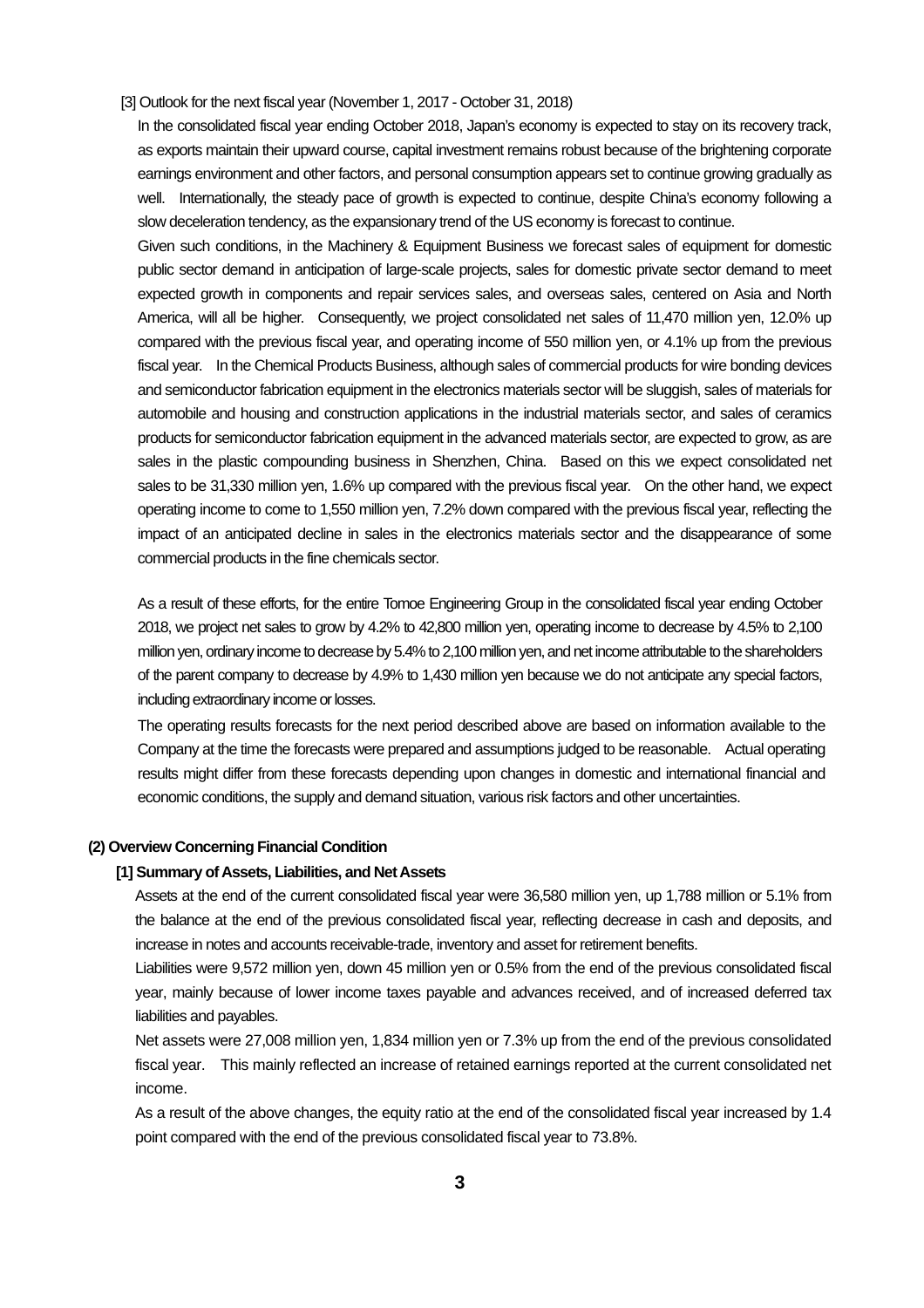### **[2] Summary of Cash Flow**

Balance of cash and cash equivalent as of the end of the current consolidated fiscal year decreased by 162 million yen to 7,893 million yen from the previous consolidated fiscal year. Status of each cash flow and their factors during the current consolidated fiscal year are as follows:

### (Net Cash Provided by (Used in) Operating Activities)

Net cash provided by operating activities was 587 million yen (3,744 million yen provided during the previous consolidated fiscal year) reflecting increase in notes and accounts receivable-trade by 1,016 million yen, income taxes payment used in 1,049 million yen, and income before income taxes and minority interests provided by 2,227 million yen.

### (Net Cash Provided by (Used in) Investing Activities)

Because purchases of plant, property and equipment were 181 million yen, and increased guarantee deposits were 201 million yen, the net amount of cash used in investing activities was 392 million yen (255 million yen used during the previous consolidated fiscal year).

### (Net Cash Provided by (Used in) Financing Activities)

Net cash used in financing activities was 449 million yen (449 million yen used during the previous consolidated fiscal year) mainly for the payment of cash dividends in 449 million yen. The trends in cash flow indices are as follows:

|                                                 | <b>Year Ended</b><br>October 31,<br>2013 | <b>Year Ended</b><br>October 31,<br>2014 | <b>Year Ended</b><br>October 31,<br>2015 | <b>Year Ended</b><br>October 31,<br>2016 | <b>Year Ended</b><br>October 31,<br>2017 |
|-------------------------------------------------|------------------------------------------|------------------------------------------|------------------------------------------|------------------------------------------|------------------------------------------|
| Equity Ratio (Percent)                          | 69.8                                     | 70.8                                     | 73.4                                     | 72.4                                     | 73.8                                     |
| Equity Ratio Based on<br>Market Value (Percent) | 46.6                                     | 51.7                                     | 44.3                                     | 44.3                                     | 59.1                                     |
| Debt-repayment to Cash<br>Flow Ratio (Years)    | 1.7                                      | 0.2                                      |                                          | 0.0                                      | 0.2                                      |
| Interest Coverage Ratio<br>(Percent)            | 35.6                                     | 74.5                                     |                                          | 735.6                                    | 28.3                                     |

### Trends in cash flow indices

Equity ratio: Net assets/ Total assets

Equity ratio based on market value: Market capitalization of shares / Total assets

Debt-repayment to cash flow ratio: Interest-bearing debt / Cash flow

Interest coverage ratio: Cash flow /Interest payment

(Note)

- 1. All indices are calculated on the basis of consolidated financial figures.
- 2. Market capitalization is calculated based on the number of outstanding shares excluding treasury stock.
- 3. Cash flow refers to net cash provided by (used in) operating activities.
- 4. Interest-bearing debt refers to all debt reported on the consolidated balance sheet for which interest is being paid.
- 5. The debt-repayment to cash flow ratio and interest coverage ratio for the year ended October 31, 2016 are not shown because they were negative.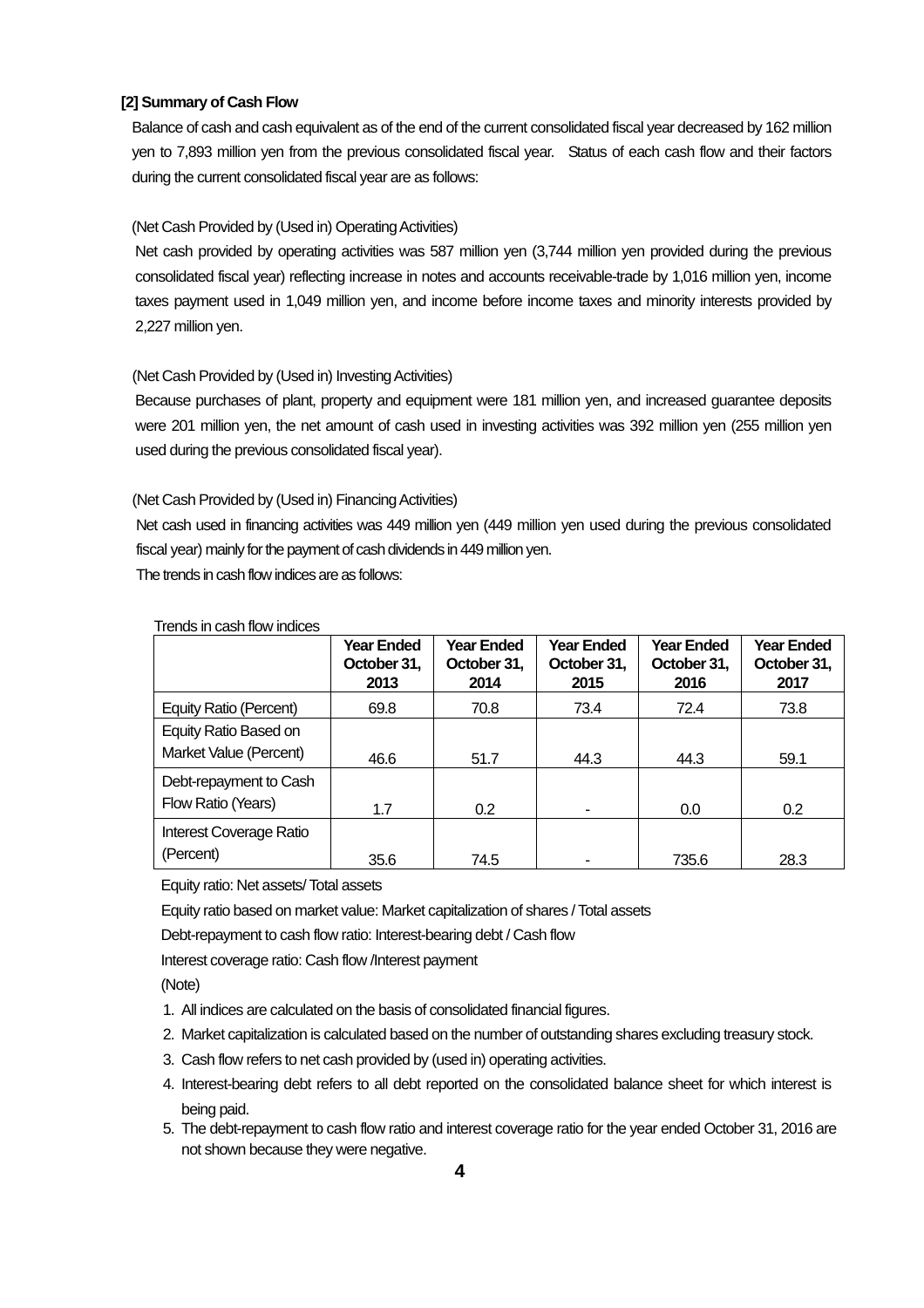### **(3) Basic Policy for Profit Sharing and Dividends for Fiscal 2017 and 2018**

As its basic policy, the Tomoe Engineering Group will "implement appropriate, stable dividends by seeking to increase internal reserves to reinforce our financial position and corporate strength, and by considering consolidated operating results, the group's medium-term business strategy and other factors in a comprehensive manner." Based on the above policy, we plan to pay a dividend of 45 yen per share, including the dividend of 22.5 yen per share for the consolidated fiscal year ending on October 31, 2017, and the interim dividend of 22.5 yen per share. For the dividend for the next consolidated fiscal year, we plan to pay 45 yen per share (including an interim dividend per share of 22.5 yen), based on consideration of the outlook for consolidated operating results.

## **2. Basic Approach to the Selection of Accounting Standards**

At the present time the Tomoe Engineering Group has adopted Japan GAAP, based on factors such as comparability between firms, and the Group's policy concerning the application of IFRS will be to respond while referring to outside trends and other considerations.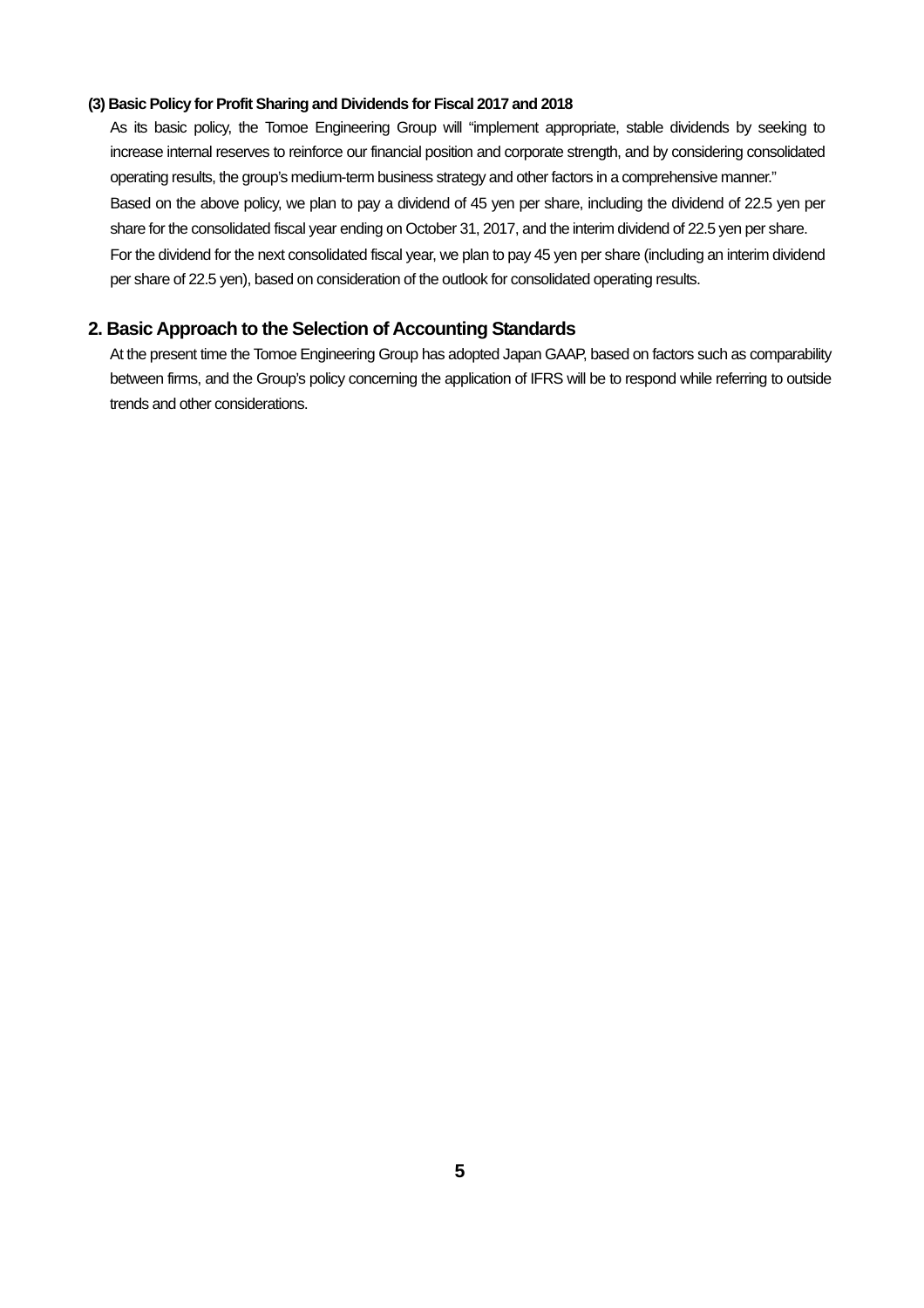## **3. Consolidated Financial Statements and Main Notes**

## **(1) Balance Sheets**

|                                                | (Thousands of Yen)          |                             |  |  |  |
|------------------------------------------------|-----------------------------|-----------------------------|--|--|--|
|                                                | Year Ended October 31, 2016 | Year Ended October 31, 2017 |  |  |  |
| <b>Assets</b>                                  |                             |                             |  |  |  |
| <b>Current Assets</b>                          |                             |                             |  |  |  |
| Cash and Deposits                              | 8,056,223                   | 7,893,336                   |  |  |  |
| Notes and Accounts Receivable-Trade            | 11,618,030                  | 12,423,898                  |  |  |  |
| <b>Electronically Recorded Monetary Claims</b> | 1,702,590                   | 1,823,085                   |  |  |  |
| Merchandise and Finished Goods                 | 2,746,735                   | 3,045,330                   |  |  |  |
| <b>Work in Process</b>                         | 1,166,982                   | 1,121,215                   |  |  |  |
| <b>Raw Materials and Supplies</b>              | 595,198                     | 626,777                     |  |  |  |
| Deferred Tax Assets                            | 500,420                     | 551,335                     |  |  |  |
| <b>Others</b>                                  | 282,133                     | 169,602                     |  |  |  |
| <b>Allowance for Doubtful Accounts</b>         | $-4,645$                    | $-5,793$                    |  |  |  |
| <b>Total Current Assets</b>                    | 26,663,670                  | 27,648,788                  |  |  |  |
| <b>Noncurrent Assets</b>                       |                             |                             |  |  |  |
| Property, Plant and Equipment                  |                             |                             |  |  |  |
| <b>Buildings and Structures</b>                | 4,316,576                   | 4,447,596                   |  |  |  |
| <b>Accumulated Depreciation</b>                | $-1,592,835$                | $-1,714,451$                |  |  |  |
| <b>Buildings and Structures, Net</b>           | 2,723,740                   | 2,733,144                   |  |  |  |
| Machinery, Equipment and Vehicles              | 3,659,243                   | 3,753,847                   |  |  |  |
| <b>Accumulated Depreciation</b>                | $-3,215,574$                | $-3,339,171$                |  |  |  |
| Machinery, Equipment and Vehicles, Net         | 443,669                     | 414,676                     |  |  |  |
| Land                                           | 1,931,071                   | 1,931,034                   |  |  |  |
| Construction in progress                       | 96,763                      |                             |  |  |  |
| <b>Others</b>                                  | 983,261                     | 999,146                     |  |  |  |
| <b>Accumulated Depreciation</b>                | $-919,694$                  | $-914,964$                  |  |  |  |
| Others, Net                                    | 63,567                      | 84,181                      |  |  |  |
| <b>Total Property, Plant and Equipment</b>     | 5,258,812                   | 5,163,038                   |  |  |  |
| Intangible Assets                              | 304,807                     | 186,343                     |  |  |  |
| <b>Investments and Other Assets</b>            |                             |                             |  |  |  |
| <b>Investment Securities</b>                   | 1,149,211                   | 1,520,735                   |  |  |  |
| <b>Guarantee Deposits</b>                      | 89,809                      | 293,537                     |  |  |  |
| Net Defined Benefit Assets                     | 1,242,576                   | 1,693,578                   |  |  |  |
| <b>Others</b>                                  | 110,849                     | 101,325                     |  |  |  |
| <b>Allowance for Doubtful Accounts</b>         | $-27,664$                   | $-26,386$                   |  |  |  |
| <b>Total Investments and Other Assets</b>      | 2,564,783                   | 3,582,791                   |  |  |  |
| <b>Total Noncurrent Assets</b>                 | 8,128,402                   | 8,932,172                   |  |  |  |
| <b>Total Assets</b>                            | 34,792,072                  | 36,580,961                  |  |  |  |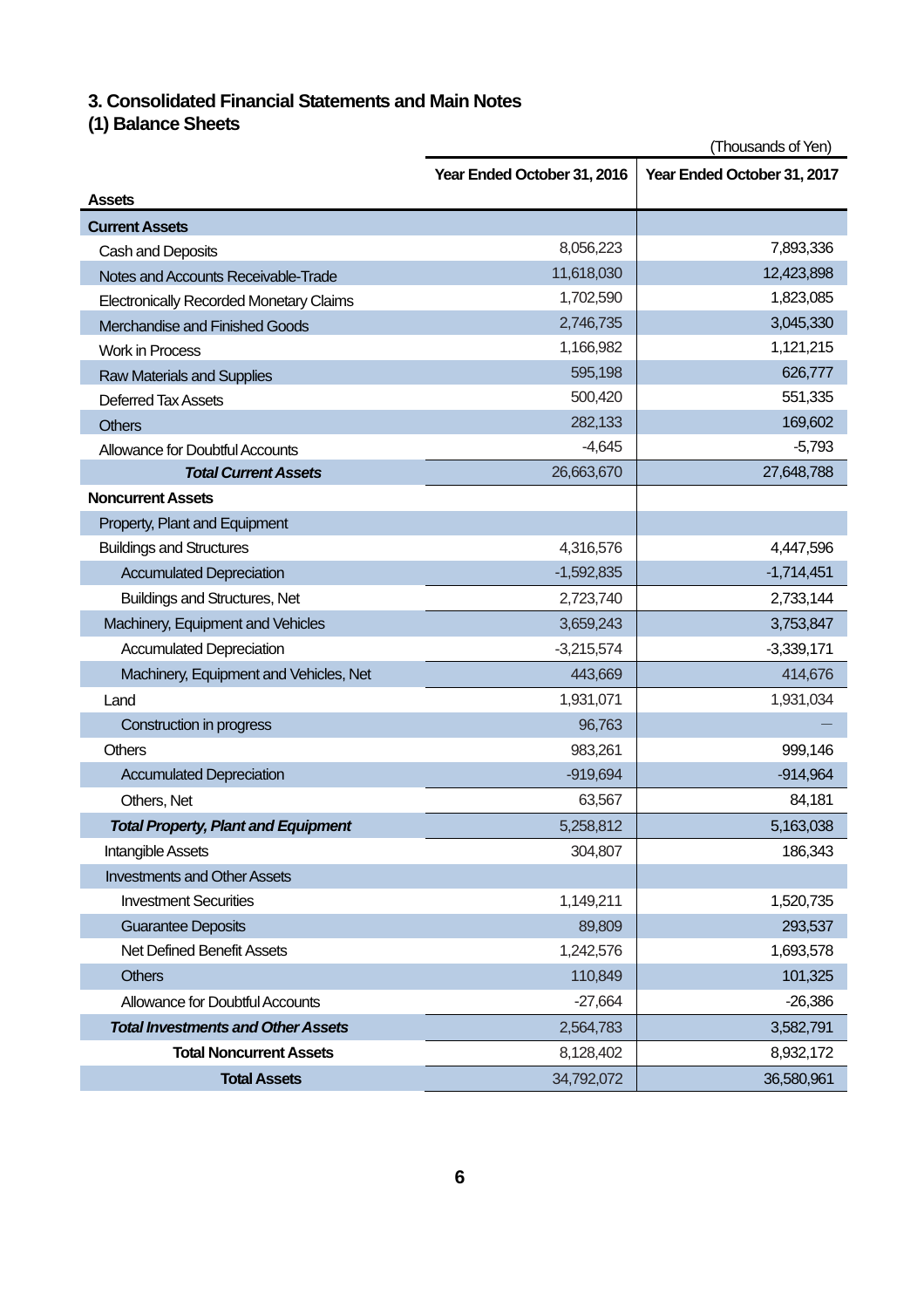(Thousands of Yen)

|                                                                 | Year Ended October 31, 2016 | Year Ended October 31, 2017 |
|-----------------------------------------------------------------|-----------------------------|-----------------------------|
| <b>Liabilities and Net Assets</b>                               |                             |                             |
| <b>Liabilities</b>                                              |                             |                             |
| <b>Current Liabilities</b>                                      |                             |                             |
| Notes and Accounts Payable-Trade                                | 3,667,658                   | 4,090,419                   |
| <b>Electronically Recorded Monetary Debt</b>                    | 1,891,465                   | 1,665,615                   |
| <b>Accounts Payable-Others</b>                                  | 558,442                     | 520,046                     |
| Income Taxes Payable                                            | 632,403                     | 437,430                     |
| <b>Advances Received</b>                                        | 333,999                     | 57,481                      |
| <b>Provision for Bonuses</b>                                    | 802,914                     | 982,841                     |
| <b>Provision for Directors' Bonuses</b>                         | 50,352                      | 64,678                      |
| Allowance for Product Warranty                                  | 107,349                     | 185,258                     |
| <b>Others</b>                                                   | 424,583                     | 189,552                     |
| <b>Total Current Liabilities</b>                                | 8,469,170                   | 8,193,325                   |
| <b>Noncurrent Liabilities</b>                                   |                             |                             |
| Provision for Directors' Retirement Benefits                    | 5,460                       | 5,460                       |
| Net Defined Benefit Liabilities                                 | 56,135                      | 57,498                      |
| Deferred Tax Liabilities                                        | 1,087,402                   | 1,315,959                   |
| <b>Total Noncurrent Liabilities</b>                             | 1,148,998                   | 1,378,918                   |
| <b>Total Liabilities</b>                                        | 9,618,169                   | 9,572,243                   |
| <b>Net Assets</b>                                               |                             |                             |
| <b>Shareholders' Equity</b>                                     |                             |                             |
| <b>Capital Stock</b>                                            | 1,061,210                   | 1,061,210                   |
| <b>Capital Surplus</b>                                          | 1,483,410                   | 1,483,410                   |
| <b>Retained Earnings</b>                                        | 22,833,826                  | 23,889,646                  |
| <b>Treasury Stock</b>                                           | $-363,591$                  | $-363,876$                  |
| <b>Total Shareholders' Equity</b>                               | 25,014,855                  | 26,070,389                  |
| <b>Accumulated Other Comprehensive Income</b>                   |                             |                             |
| Valuation Difference on Available-for-Sale<br><b>Securities</b> | 299,418                     | 551,039                     |
| Deferred Gains or Losses on Hedges                              | $-17,813$                   | 2,508                       |
| Foreign Currency Translation Adjustment                         | 90,213                      | 214,564                     |
| <b>Total Adjustment on Net Defined Benefit</b>                  | $-212,770$                  | 170,216                     |
| <b>Total Accumulated Other Comprehensive Income</b>             | 159,048                     | 938,328                     |
| <b>Total Net Assets</b>                                         | 25,173,903                  | 27,008,718                  |
| <b>Total Liabilities and Net Assets</b>                         | 34,792,072                  | 36,580,961                  |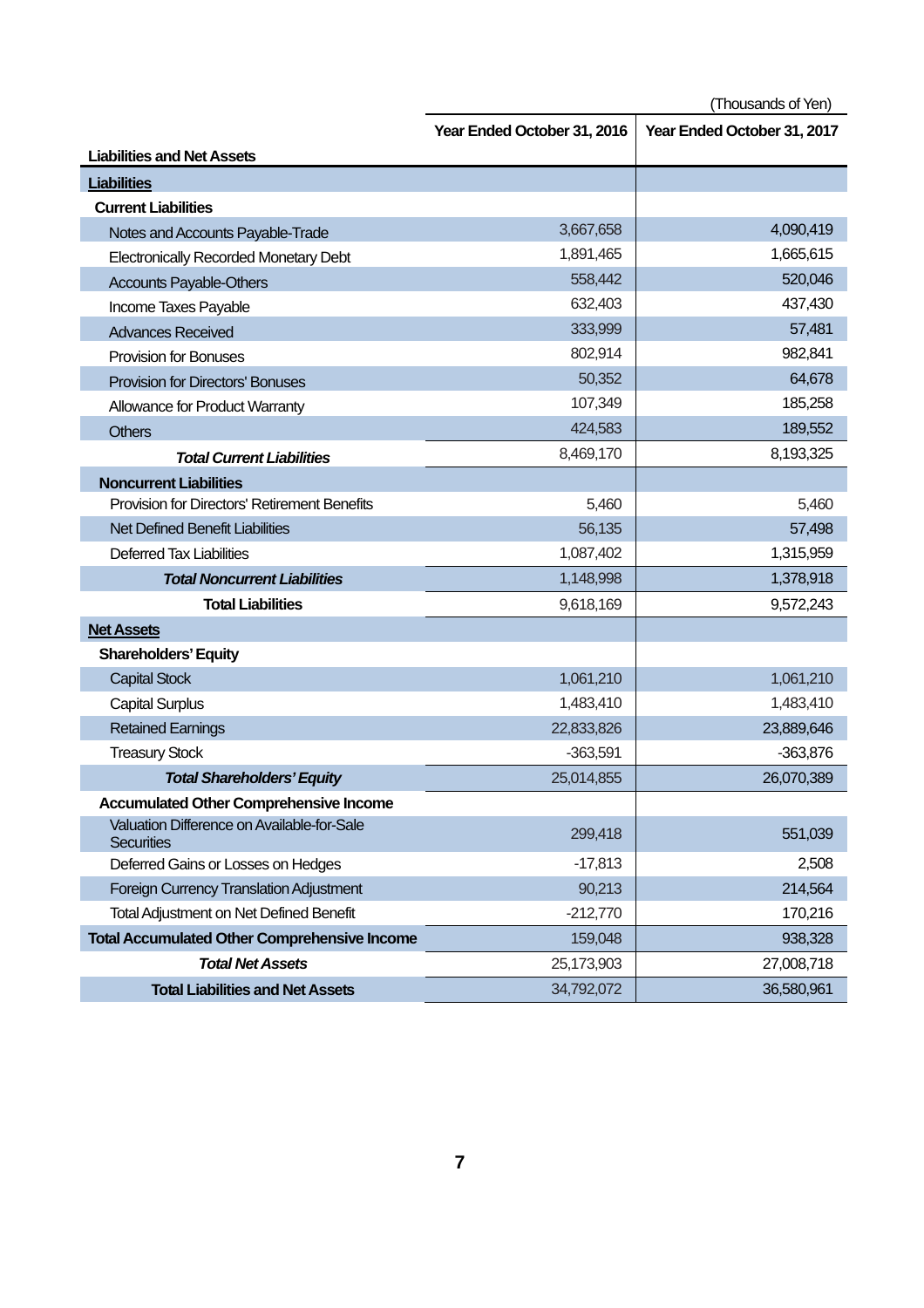## **(2) Consolidated Statements of Income and Consolidated Statements of Comprehensive Income**

**Consolidated Statements of Income** 

|                                                                  | (Thousands of Yen)          |                             |  |  |
|------------------------------------------------------------------|-----------------------------|-----------------------------|--|--|
|                                                                  | Year Ended October 31, 2016 | Year Ended October 31, 2017 |  |  |
| <b>Net Sales</b>                                                 | 39,180,324                  | 41,093,188                  |  |  |
| <b>Cost of Sales</b>                                             | 30,903,454                  | 32,216,513                  |  |  |
| <b>Gross Profit</b>                                              | 8,276,870                   | 8,876,674                   |  |  |
| <b>Selling, General and Administrative Expenses</b>              | 6,306,828                   | 6,678,304                   |  |  |
| <b>Operating Income</b>                                          | 1,970,041                   | 2,198,369                   |  |  |
| <b>Non-Operating Income</b>                                      |                             |                             |  |  |
| Interest income                                                  | 5,842                       | 1,301                       |  |  |
| Dividends Income                                                 | 24,696                      | 26,771                      |  |  |
| Rent Income                                                      | 6,831                       | 6,831                       |  |  |
| Foreign Exchange Gains                                           |                             | 8,380                       |  |  |
| <b>Others</b>                                                    | 25,876                      | 22,859                      |  |  |
| <b>Total Non-Operating Income</b>                                | 63,247                      | 66,144                      |  |  |
| <b>Non-Operating Expenses</b>                                    |                             |                             |  |  |
| <b>Interest Expenses</b>                                         | 5,089                       | 20,726                      |  |  |
| <b>Commission Paid</b>                                           | 9,508                       | 9,000                       |  |  |
| <b>Sales Discount</b>                                            | 5,829                       | 6,133                       |  |  |
| Foreign Exchange Losses                                          | 223,031                     |                             |  |  |
| <b>Others</b>                                                    | 9,706                       | 9,499                       |  |  |
| <b>Total Non-Operating Expenses</b>                              | 253,164                     | 45,359                      |  |  |
| <b>Ordinary Income</b>                                           | 1,780,124                   | 2,219,155                   |  |  |
| <b>Extraordinary Income</b>                                      |                             |                             |  |  |
| Gain on Sales of Investment Securities                           | 4,510                       | 8,524                       |  |  |
| <b>Total Extraordinary Income</b>                                | 4,510                       | 8,524                       |  |  |
| <b>Extraordinary Losses</b>                                      |                             |                             |  |  |
| Loss on Impairment                                               | 101,908                     |                             |  |  |
| Loss on Sales of Investment Securities                           | 1,377                       |                             |  |  |
| <b>Total Extraordinary Losses</b>                                | 103,286                     |                             |  |  |
| Income before Income Taxes                                       | 1,681,348                   | 2,227,679                   |  |  |
| <b>Income Taxes-Current</b>                                      | 868,544                     | 830,225                     |  |  |
| Income Taxes-Deferred                                            | $-156, 119$                 | $-105,724$                  |  |  |
| <b>Total Income Taxes</b>                                        | 712,424                     | 724,500                     |  |  |
| <b>Net Income</b>                                                | 968,923                     | 1,503,178                   |  |  |
| <b>Net Income Attributable to</b><br><b>Owners of the Parent</b> | 968,923                     | 1,503,178                   |  |  |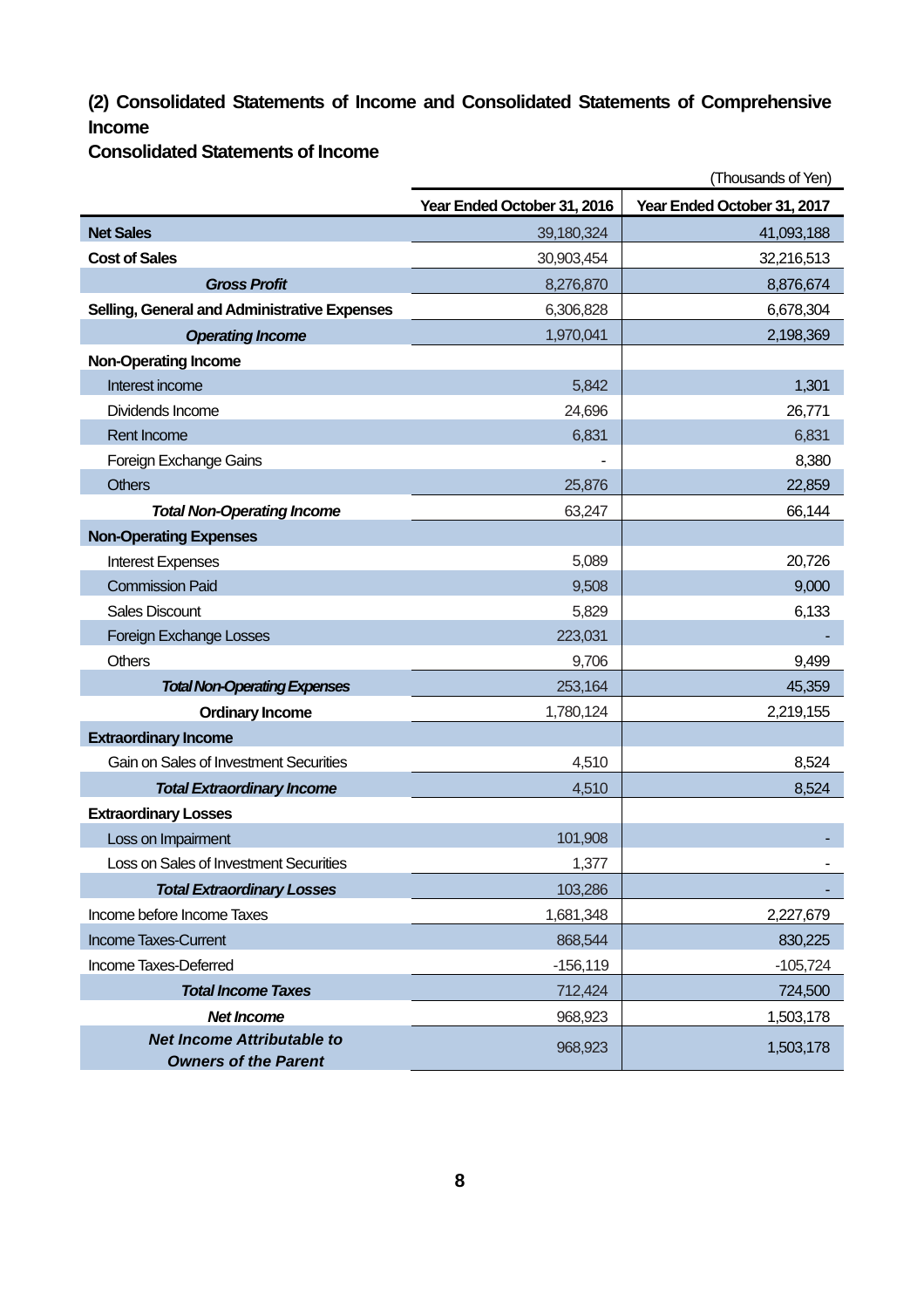# **Consolidated Statements of Comprehensive Income**

|                                                              |                        | (Thousands of Yen)     |
|--------------------------------------------------------------|------------------------|------------------------|
|                                                              | Year Ended October 31, | Year Ended October 31, |
|                                                              | 2016                   | 2017                   |
| Net Income                                                   | 968,923                | 1,503,178              |
| Other Comprehensive Income                                   |                        |                        |
| Valuation Difference on Available-for-sale Securities        | $-31,099$              | 251,620                |
| Deferred Gains or Losses on Hedges                           | $-18,562$              | 20,321                 |
| <b>Foreign Currency Translation Adjustment</b>               | $-324,858$             | 124,351                |
| Adjustment on Net Defined Benefit                            | $-171,950$             | 382,987                |
| <b>Total Other Comprehensive Income</b>                      | $-546,470$             | 779,280                |
| <b>Comprehensive Income</b>                                  | 422,452                | 2,282,459              |
| (Breakdown)                                                  |                        |                        |
| Comprehensive Income Attributable to Owners of the<br>Parent | 422,452                | 2,282,459              |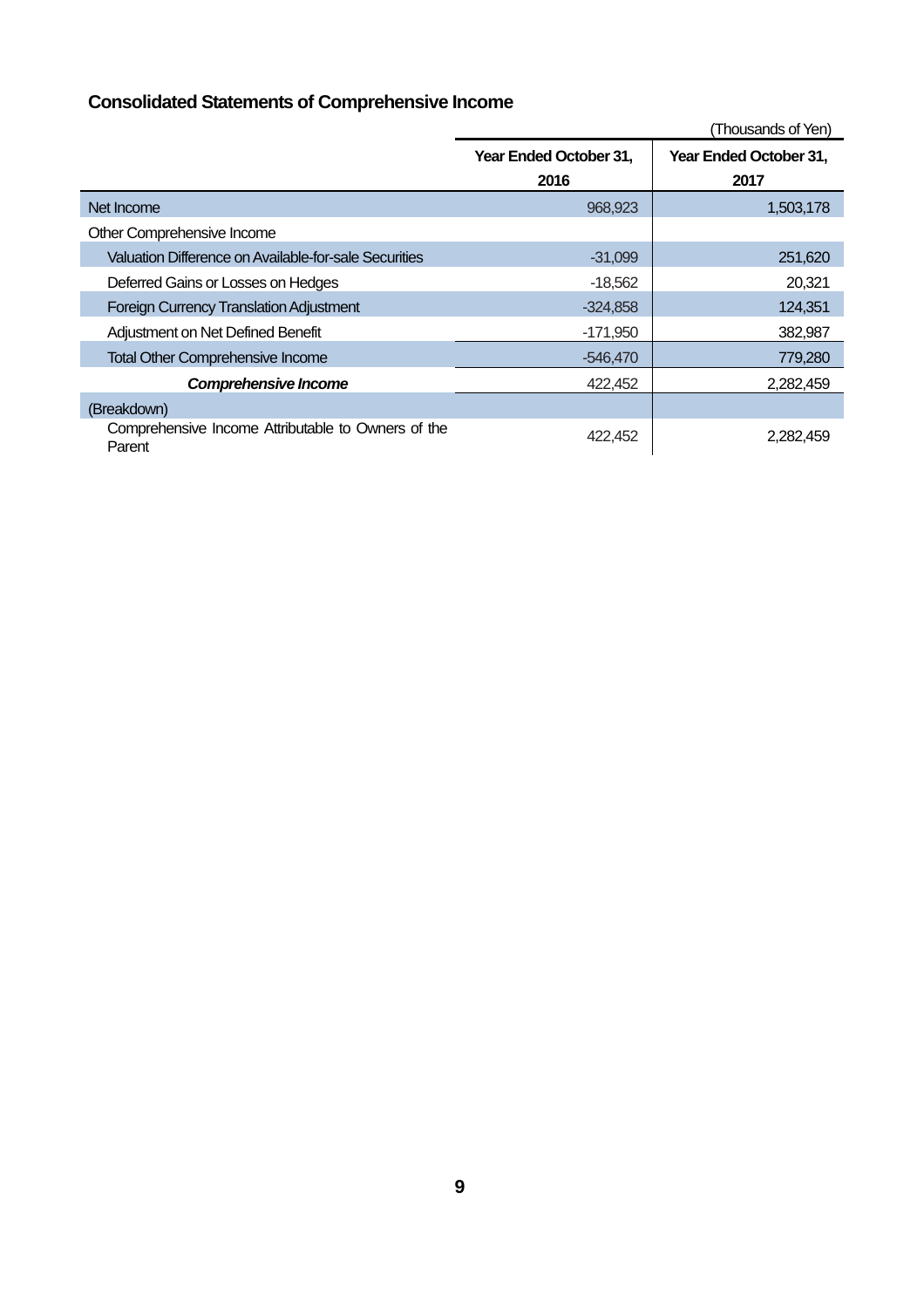# **(3) Consolidated Statements of Changes in Shareholders' Equity**

| (Thousands of Yen)                                   |              |                                                                 |            |            |            |  |  |
|------------------------------------------------------|--------------|-----------------------------------------------------------------|------------|------------|------------|--|--|
|                                                      |              | <b>Shareholders' Equity</b>                                     |            |            |            |  |  |
|                                                      | Common       | <b>Issued Shares</b><br><b>Total Net</b><br>Capital<br>Retained |            |            |            |  |  |
|                                                      | <b>Stock</b> | Surplus                                                         | Earnings   | Reacquired | Assets     |  |  |
| <b>Surplus during Previous</b><br><b>Fiscal Year</b> | 1,061,210    | 1,483,410                                                       | 22,313,936 | $-363,591$ | 24,494,965 |  |  |
| Cumulative Effect of                                 |              |                                                                 |            |            |            |  |  |
| <b>Accounting Changes</b>                            |              |                                                                 |            |            |            |  |  |
| Surplus Reflecting                                   |              |                                                                 |            |            |            |  |  |
| <b>Accounting Changes</b>                            | 1,061,210    | 1,483,410                                                       | 22,313,936 | $-363,591$ | 24,494,965 |  |  |
| Changes during This                                  |              |                                                                 |            |            |            |  |  |
| <b>Fiscal Year</b>                                   |              |                                                                 |            |            |            |  |  |
| Cash Dividend Paid                                   |              |                                                                 | $-449,033$ |            | -449,033   |  |  |
| Net Income Attributable to                           |              |                                                                 |            |            |            |  |  |
| Owners of the Parent                                 |              |                                                                 | 968,923    |            | 968,923    |  |  |
| Total (Net) Amount                                   |              |                                                                 |            |            |            |  |  |
| Changed (Except                                      |              |                                                                 |            |            |            |  |  |
| Shareholders' Equity)                                |              |                                                                 |            |            |            |  |  |
| <b>Total Amount Changed</b>                          |              |                                                                 | 519,889    |            | 519,889    |  |  |
| Surplus during This Fiscal<br>Year                   | 1,061,210    | 1,483,410                                                       | 22,833,826 | -363,591   | 25,014,855 |  |  |

|                                                                |                                                                       | Accumulated Other Comprehensive Income      |                                                  |                                        |                                                |                            |
|----------------------------------------------------------------|-----------------------------------------------------------------------|---------------------------------------------|--------------------------------------------------|----------------------------------------|------------------------------------------------|----------------------------|
|                                                                | Valuation<br>Difference on<br>Available-for-sale<br><b>Securities</b> | Deferred<br>Gains or<br>Losses on<br>Hedges | Foreign<br>Currency<br>Translation<br>Adjustment | <b>Total Net</b><br>Defined<br>Benefit | <b>Total Other</b><br>Comprehensi<br>ve Income | <b>Total Net</b><br>Assets |
| <b>Surplus during Previous</b><br><b>Fiscal Year</b>           | 330,518                                                               | 748                                         | 415,072                                          | $-40,820$                              | 705,518                                        | 25,200,484                 |
| Cumulative Effect of<br><b>Accounting Changes</b>              |                                                                       |                                             |                                                  |                                        |                                                |                            |
| <b>Surplus Reflecting</b><br><b>Accounting Changes</b>         | 330,518                                                               | 748                                         | 415,072                                          | $-40,820$                              | 705,518                                        | 25,200,484                 |
| Changes during This<br><b>Fiscal Year</b>                      |                                                                       |                                             |                                                  |                                        |                                                |                            |
| Cash Dividend Paid                                             |                                                                       |                                             |                                                  |                                        |                                                | $-449,033$                 |
| Net Income Attributable<br>to Owners of the Parent             |                                                                       |                                             |                                                  |                                        |                                                | 968,923                    |
| Total (Net) Amount<br>Changed (Except<br>Shareholders' Equity) | $-31,099$                                                             | $-18,562$                                   | $-324,858$                                       | $-171,950$                             | $-546,470$                                     | $-546,470$                 |
| <b>Total Amount Changed</b>                                    | $-31,099$                                                             | $-18,562$                                   | $-324,858$                                       | $-171,950$                             | $-546,470$                                     | $-26,581$                  |
| Surplus during This<br><b>Fiscal Year</b>                      | 299,418                                                               | $-17,813$                                   | 90,213                                           | $-212,770$                             | 159,048                                        | 25,173,903                 |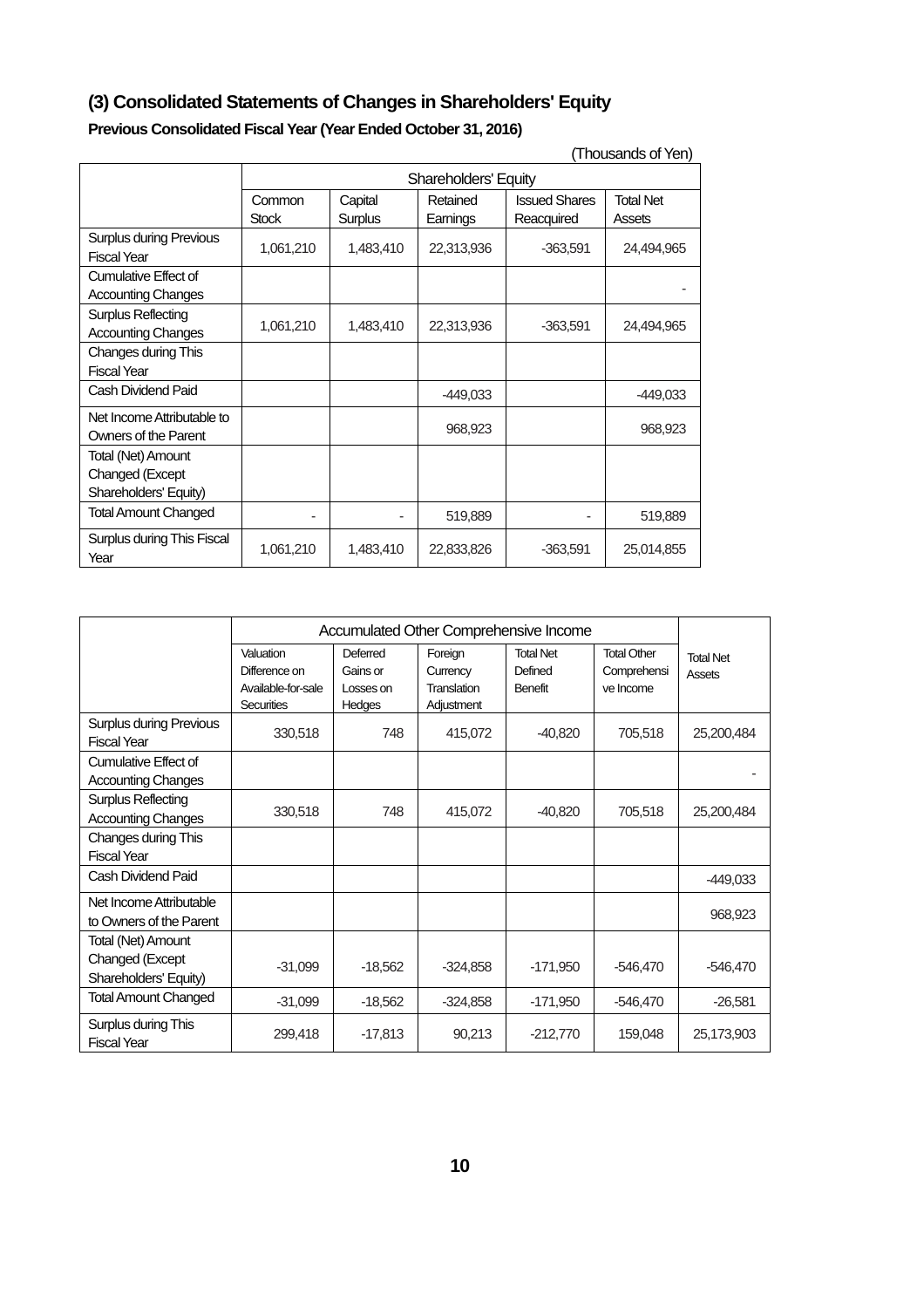## **Current Consolidated Fiscal Year (Year Ended October 31, 2017)**

| (Thousands of Yen)                                             |                                                                                                                                          |           |                             |            |            |  |
|----------------------------------------------------------------|------------------------------------------------------------------------------------------------------------------------------------------|-----------|-----------------------------|------------|------------|--|
|                                                                |                                                                                                                                          |           | <b>Shareholders' Equity</b> |            |            |  |
|                                                                | <b>Total Net</b><br>Common<br><b>Issued Shares</b><br>Capital<br>Retained<br><b>Stock</b><br>Surplus<br>Earnings<br>Reacquired<br>Assets |           |                             |            |            |  |
| <b>Surplus during Previous</b><br><b>Fiscal Year</b>           | 1,061,210                                                                                                                                | 1,483,410 | 22,833,826                  | $-363,591$ | 25,014,855 |  |
| Cumulative Effect of<br><b>Accounting Changes</b>              |                                                                                                                                          |           | 1,671                       |            | 1,671      |  |
| Surplus Reflecting<br><b>Accounting Changes</b>                | 1,061,210                                                                                                                                | 1,483,410 | 22,835,498                  | $-363,591$ | 25,016,527 |  |
| Changes during This<br><b>Fiscal Year</b>                      |                                                                                                                                          |           |                             |            |            |  |
| Cash Dividend Paid                                             |                                                                                                                                          |           | $-449,030$                  |            | $-449,030$ |  |
| Net Income Attributable to<br>Owners of the Parent             |                                                                                                                                          |           | 1,503,178                   |            | 1,503,178  |  |
| <b>Acquisition of Treasury</b><br><b>Stock</b>                 |                                                                                                                                          |           |                             | $-285$     | $-285$     |  |
| Total (Net) Amount<br>Changed (Except<br>Shareholders' Equity) |                                                                                                                                          |           |                             |            |            |  |
| <b>Total Amount Changed</b>                                    |                                                                                                                                          |           | 1,054,148                   | $-285$     | 1,053,862  |  |
| Surplus during This Fiscal<br>Year                             | 1,061,210                                                                                                                                | 1,483,410 | 23,889,646                  | $-363,876$ | 26,070,389 |  |

|                                                                | Accumulated Other Comprehensive Income                         |                                             |                                                  |                                        |                                                |                                   |
|----------------------------------------------------------------|----------------------------------------------------------------|---------------------------------------------|--------------------------------------------------|----------------------------------------|------------------------------------------------|-----------------------------------|
|                                                                | Valuation<br>Difference on<br>Available-for-sale<br>Securities | Deferred<br>Gains or<br>Losses on<br>Hedges | Foreign<br>Currency<br>Translation<br>Adjustment | <b>Total Net</b><br>Defined<br>Benefit | <b>Total Other</b><br>Comprehensiv<br>e Income | <b>Total Net</b><br><b>Assets</b> |
| <b>Surplus during Previous</b><br><b>Fiscal Year</b>           | 299,418                                                        | $-17,813$                                   | 90,213                                           | $-212,770$                             | 159,048                                        | 25,173,903                        |
| Cumulative Effect of<br><b>Accounting Changes</b>              |                                                                |                                             |                                                  |                                        |                                                | 1,671                             |
| <b>Surplus Reflecting</b><br><b>Accounting Changes</b>         | 299,418                                                        | $-17,813$                                   | 90,213                                           | $-212,770$                             | 159,048                                        | 25,175,575                        |
| Changes during This<br><b>Fiscal Year</b>                      |                                                                |                                             |                                                  |                                        |                                                |                                   |
| Cash Dividend Paid                                             |                                                                |                                             |                                                  |                                        |                                                | $-449,030$                        |
| Net Income Attributable<br>to Owners of the Parent             |                                                                |                                             |                                                  |                                        |                                                | 1,503,178                         |
| Acquisition of Treasury<br><b>Stock</b>                        |                                                                |                                             |                                                  |                                        |                                                | $-285$                            |
| Total (Net) Amount<br>Changed (Except<br>Shareholders' Equity) | 251,620                                                        | 20,321                                      | 124,351                                          | 382,987                                | 779,280                                        | 779,280                           |
| <b>Total Amount Changed</b>                                    | 251,620                                                        | 20,321                                      | 124,351                                          | 382,987                                | 779,280                                        | 1,833,143                         |
| Surplus during This<br><b>Fiscal Year</b>                      | 551,039                                                        | 2,508                                       | 214.564                                          | 170,216                                | 938.328                                        | 27,008,718                        |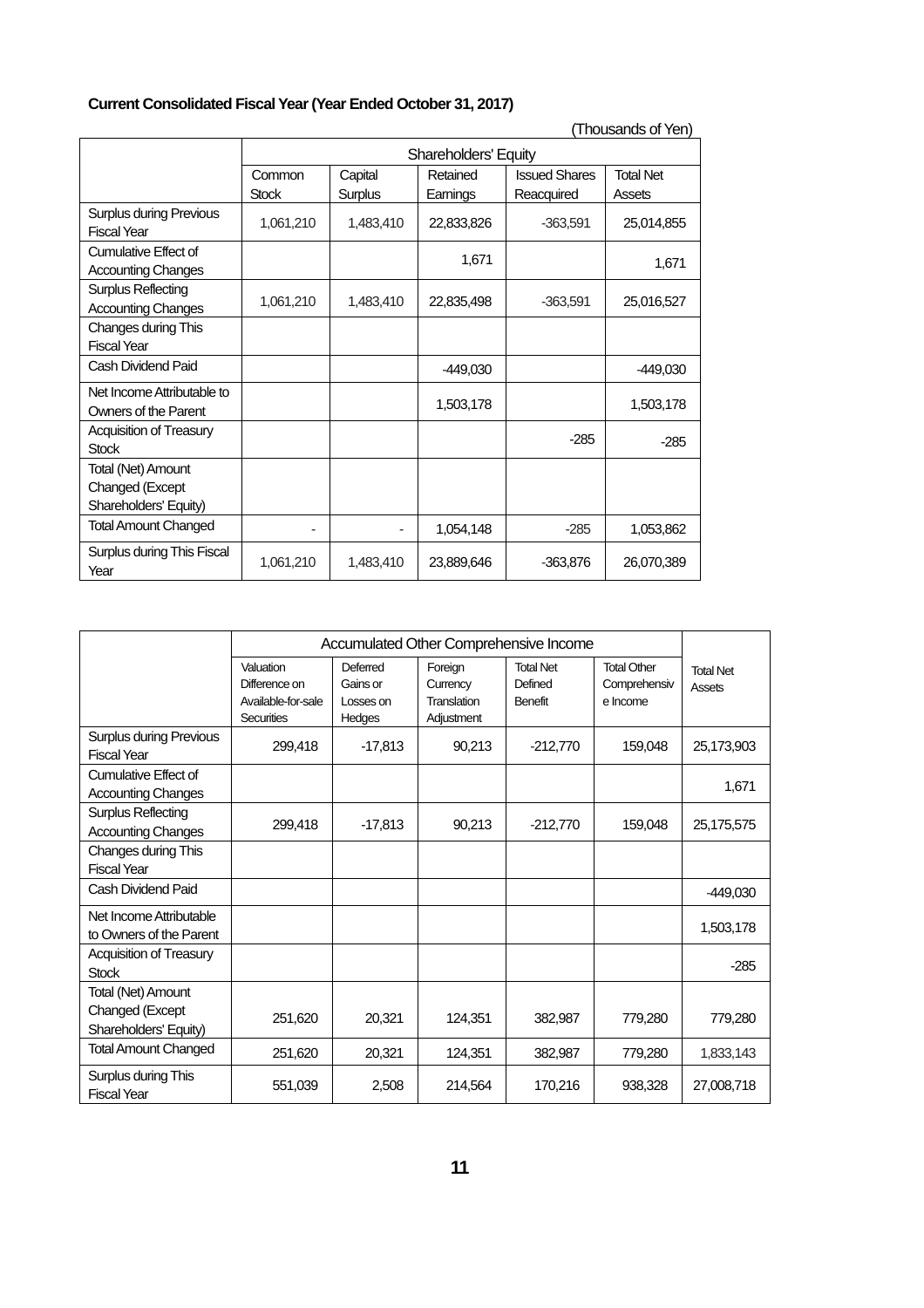# **(4) Consolidated Statements of Cash Flows**

|                                                         |                   | (Thousands of Yen) |
|---------------------------------------------------------|-------------------|--------------------|
|                                                         | <b>Year Ended</b> | <b>Year Ended</b>  |
|                                                         | October 31, 2016  | October 31, 2017   |
| Net Cash Provided by (Used in) Operating Activities     |                   |                    |
| Income before Income Taxes and Minority Interests       | 1,681,348         | 2,227,679          |
| Depreciation and Amortization                           | 400,479           | 416,872            |
| Increase (Decrease) in Provision for Bonuses            | 106,407           | 177,069            |
| Increase (Decrease) in Provision for Directors' Bonuses | 7,978             | 14,326             |
| Increase (Decrease) in Allowance for Product Warranty   | (15, 128)         | 77,908             |
| Increase (Decrease) in Net Defined Benefit Liability    | 2,953             | 870                |
| Decrease (Increase) in Net Defined Benefit Asset        | (42, 773)         | (24, 155)          |
| Increase (Decrease) in Allowance for Doubtful Accounts  | 4,225             | (129)              |
| Interests and Dividends Income                          | (30,539)          | (28,073)           |
| <b>Interest Expenses</b>                                | 5,089             | 20,726             |
| Foreign Exchange Losses (Gains)                         | 188,234           | 49,918             |
| Loss (Gain) on Sales of Investment Securities           | (3, 132)          | (8,524)            |
| Loss on Impairment                                      | 101,908           |                    |
| Decrease (Increase) in Notes and Accounts               | 1,124,173         | (1,016,706)        |
| Receivable-Trade                                        |                   |                    |
| Decrease (Increase) in Inventories                      | 467,794           | (285, 845)         |
| Increase (Decrease) in Notes and Accounts Payable-Trade | (186, 024)        | 250,189            |
| Increase (Decrease) in Accounts Payable-Others          | 3,243             | (31, 217)          |
| Increase (Decrease) in Advances Received                | 242,526           | (290, 874)         |
| Others, Net                                             | 95,713            | 79,728             |
| Sub total                                               | 4,154,480         | 1,629,763          |
| Interests and Dividends Income Received                 | 31,173            | 28,026             |
| <b>Interest Expenses Paid</b>                           | (5,089)           | (20, 726)          |
| <b>Income Taxes Paid</b>                                | (436, 502)        | (1,049,876)        |
| Net Cash Provided by (Used in) Operating Activities     | 3,744,062         | 587,187            |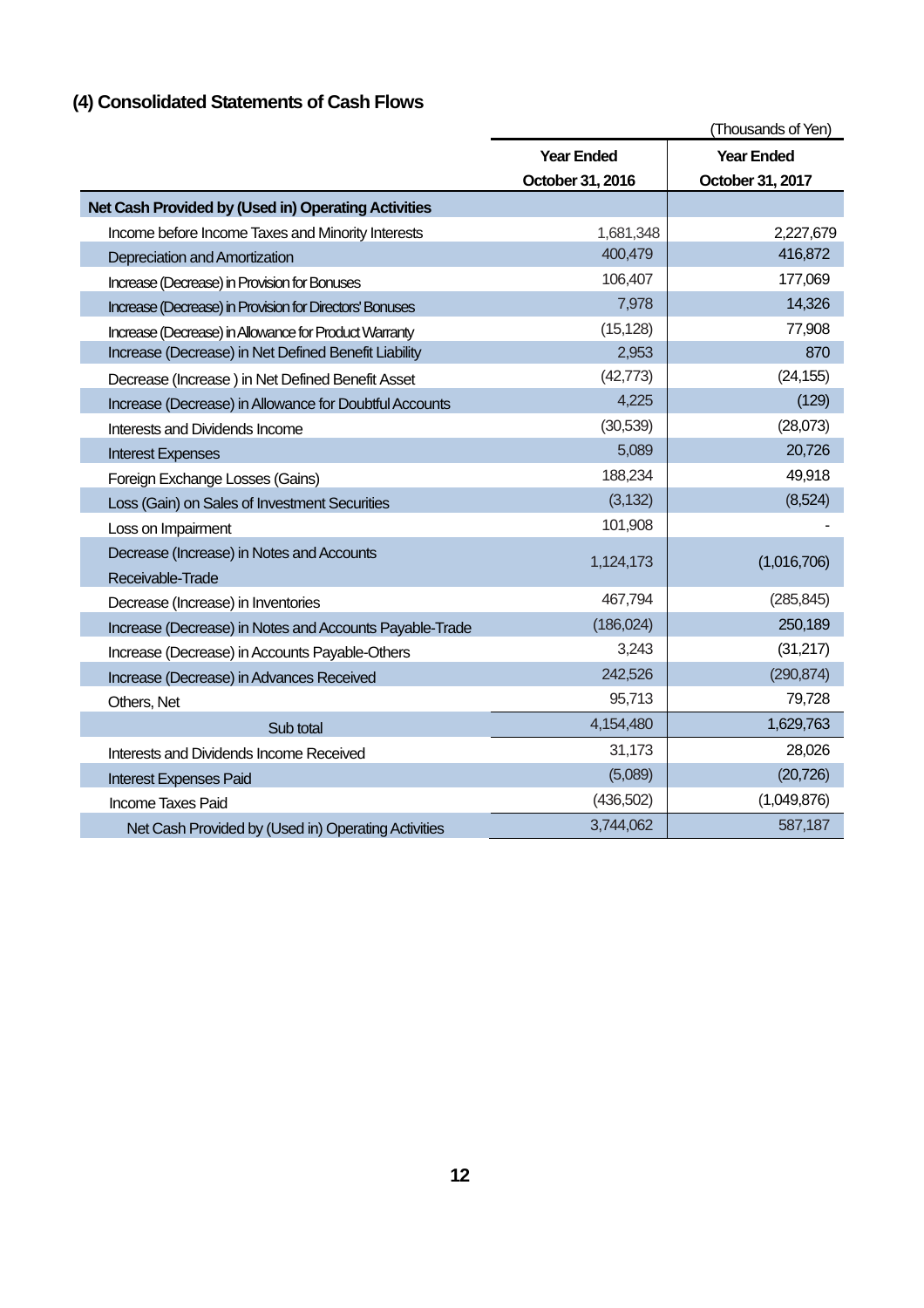|                                                      | (Thousands of Yen) |                   |  |  |
|------------------------------------------------------|--------------------|-------------------|--|--|
|                                                      | <b>Year Ended</b>  | <b>Year Ended</b> |  |  |
|                                                      | October 31, 2016   | October 31, 2017  |  |  |
| Net Cash Provided by (Used in) Investment Activities |                    |                   |  |  |
| <b>Disbursement to Time Deposits</b>                 | (3,400,000)        | (4,900,000)       |  |  |
| Proceeds from Withdrawal of Time Deposits            | 3,400,000          | 4,900,000         |  |  |
| Purchase of Property, Plant and Equipment            | (171, 539)         | (181, 883)        |  |  |
| Proceeds from Sales of Property, Plant and Equipment |                    | 1,638             |  |  |
| Purchase of Intangible Fixed Assets                  | (67, 495)          | (4,235)           |  |  |
| <b>Purchase of Investment Securities</b>             | (18, 178)          | (19,683)          |  |  |
| <b>Proceeds from Sales of Investment Securities</b>  | 9,702              | 15,244            |  |  |
| Payments of Loans Receivable                         | (870)              | (2,020)           |  |  |
| <b>Collection of Loans Receivable</b>                | 3,217              | 1,860             |  |  |
| Guarantee Deposits (Increase)                        | (9,281)            | (201, 193)        |  |  |
| Others, Net                                          | (1,424)            | (2,294)           |  |  |
| Net Cash Provided by (Used in) Investment Activities | (255, 870)         | (392, 566)        |  |  |
| Net Cash Provided by (Used in) Financing Activities  |                    |                   |  |  |
| <b>Acquisition of Treasury Stock</b>                 |                    | (285)             |  |  |
| <b>Cash Dividends Paid</b>                           | (449,033)          | (449,030)         |  |  |
| Net Cash Provided by (Used in) Financing Activities  | (449,033)          | (449,316)         |  |  |
| <b>Cash and Cash Equivalents</b>                     |                    |                   |  |  |
| Effect of Exchange Rate Change on Cash and Cash      | (278, 215)         | 91,809            |  |  |
| Equivalents                                          |                    |                   |  |  |
| Net Increase (Decrease) in Cash and Cash Equivalents | 2,760,942          | (162, 886)        |  |  |
| Cash and Cash Equivalents at Beginning of Period     | 5,295,280          | 8,056,223         |  |  |
| Cash and Cash Equivalents at End of This Fiscal Year | 8,056,223          | 7,893,336         |  |  |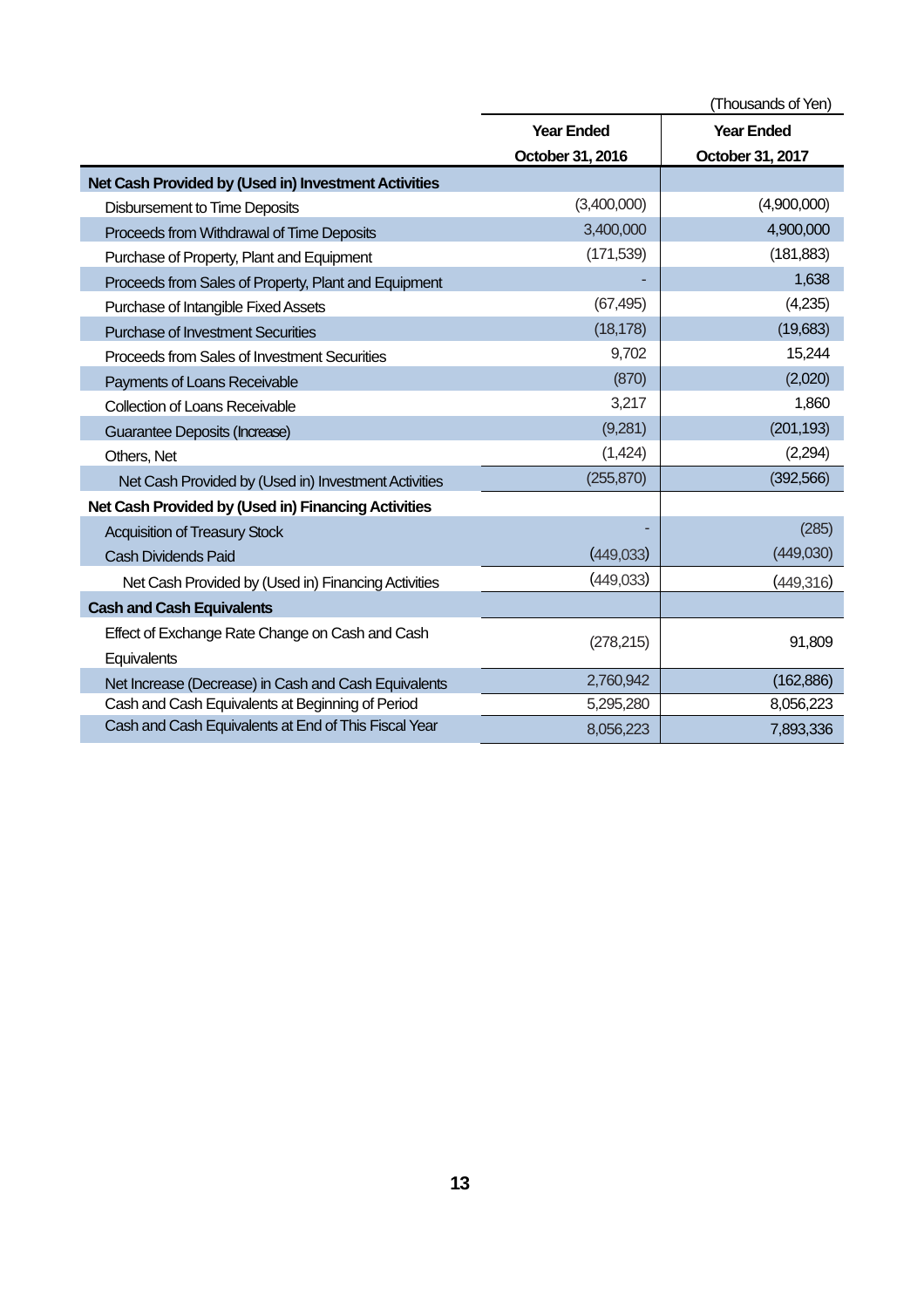## **(5) Notes for Consolidated Financial Statements**

(Notes for premise of going concern)

There are no pertinent matters to report.

## (Changes in accounting principles)

Beginning from the consolidated fiscal year ending on October 31, 2017, the Company has applied the Implementation Guidance on Recoverability of Deferred Tax Assets (Accounting Standards Board of Japan Financial Accounting Standards Implementation Guidance No. 26; referred to below as the Recoverability Implementation Guidance), and has partially revised the method of accounting treatment concerning the recoverability of deferred tax assets.

In applying the Recoverability Implementation Guidance, the Company has added the difference between the amount of deferred tax assets and deferred tax liabilities when it applied the provisions corresponding to paragraph 49 (3)  $\circled{1}$ through 3 of the Recoverability Implementation Guidance at the beginning of the consolidated fiscal year ending on October 31, 2017, and the amount of deferred tax assets and deferred tax liabilities at the end of the prior consolidated fiscal year, to retained earnings at the beginning of t the consolidated fiscal year ending on October 31, 2017, in accordance with the transitional treatment provided in paragraph (4) 49 of the Recoverability Implementation Guidance.

As a result, deferred tax liabilities decreased by 1,671,000 yen and retained earnings increased by 1,671,000 yen.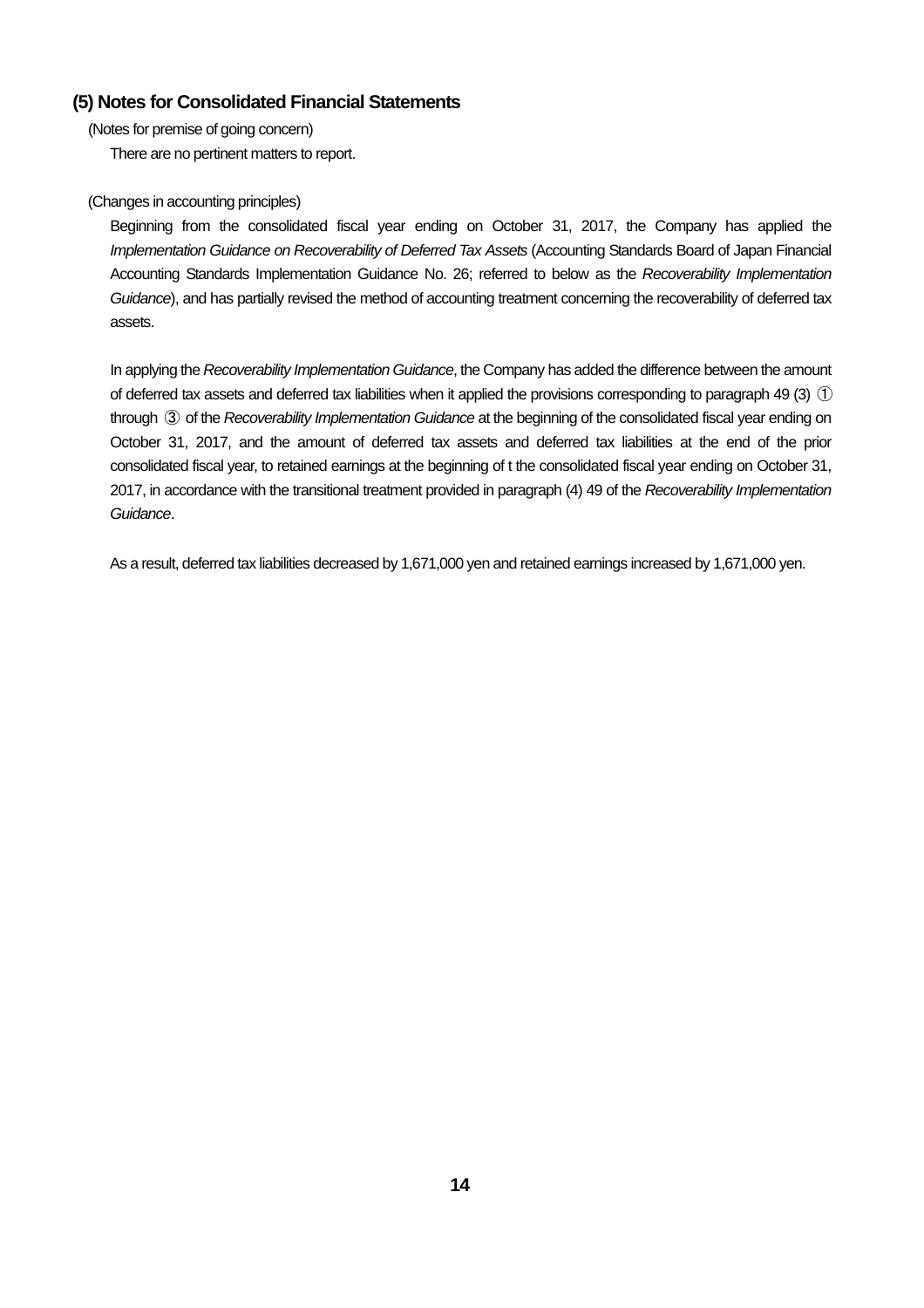### (**Segment information**)

### 1. Summary of reporting segments

TOMOE Engineering Co., Ltd. has established two operational headquarters. These operational headquarters are developing their business activities by planning comprehensive domestic and overseas strategies for the respective manufactured and commercial products they handle.

We therefore have assumed these two businesses, referred to as the "Machinery & Equipment Business" and the "Chemical Products Business", as our company reporting segments. The Machinery & Equipment Business mainly manufactures and sells centrifuge decanters, and the Chemical Products Business mainly manufactures, stocks and sells chemical industry products.

The Company's reporting segments are those units of the Company's for which discrete financial information is available and for which the Board of Directors regularly conducts a review for the purpose of making decisions about resources to be allocated to the segments and assess the segments' performance.

2. Method for calculating amounts of net sales, income or loss, assets, liabilities and other items for each reporting segment

The accounting methods for reporting segments are identical to the accounting methods adopted for preparation of the consolidated financial statements.

3. Information concerning the amount of net sales, income or loss, assets, liabilities and other items for each reporting segment

|                                                                         |                                             |                                                |              |                      | (Thousands of Yen)                                   |
|-------------------------------------------------------------------------|---------------------------------------------|------------------------------------------------|--------------|----------------------|------------------------------------------------------|
|                                                                         |                                             | Reporting segment                              | Amount of    | Consolidated         |                                                      |
|                                                                         | Machinery &<br>Equipment<br><b>Business</b> | Chemical<br><b>Products</b><br><b>Business</b> | <b>Total</b> | Adjustment<br>Note 1 | Financial<br><b>Statements</b><br>Reported<br>Amount |
| <b>Sales</b><br><b>Sales to Unaffiliated Customers</b>                  | 10,178,070                                  | 29,002,253                                     | 39,180,324   |                      | 39,180,324                                           |
| Internal Sales Among Segments<br>or Amount Transferred                  |                                             |                                                |              |                      |                                                      |
| Total                                                                   | 10,178,070                                  | 29,002,253                                     | 39,180,324   |                      | 39,180,324                                           |
| Segment Income                                                          | 403,271                                     | 1,566,770                                      | 1,970,041    |                      | 1,970,041                                            |
| <b>Segment Assets</b>                                                   | 10,094,483                                  | 15,491,154                                     | 25,585,638   | 9,206,434            | 34,792,072                                           |
| Other Items<br>Depreciation & Amortization                              | 305,050                                     | 95,429                                         | 400,479      |                      | 400,479                                              |
| Increase in Property, Plant &<br><b>Equipment and Intangible Assets</b> | 124,823                                     | 120,786                                        | 245,610      |                      | 245,610                                              |

#### **Previous Consolidated Fiscal Year (Year Ended October 31, 2016)**

(Notes)

1. The adjustment amount for segment assets is the assets of the entire company that cannot be allocated to each reporting segment, and is mainly idle operating funds (cash on hand and in banks), long-term investments (investment securities) and assets acquired in relation to a district redevelopment project.

2. The total amount for segment income agrees with the operating income reported on the Consolidated Statement of Income.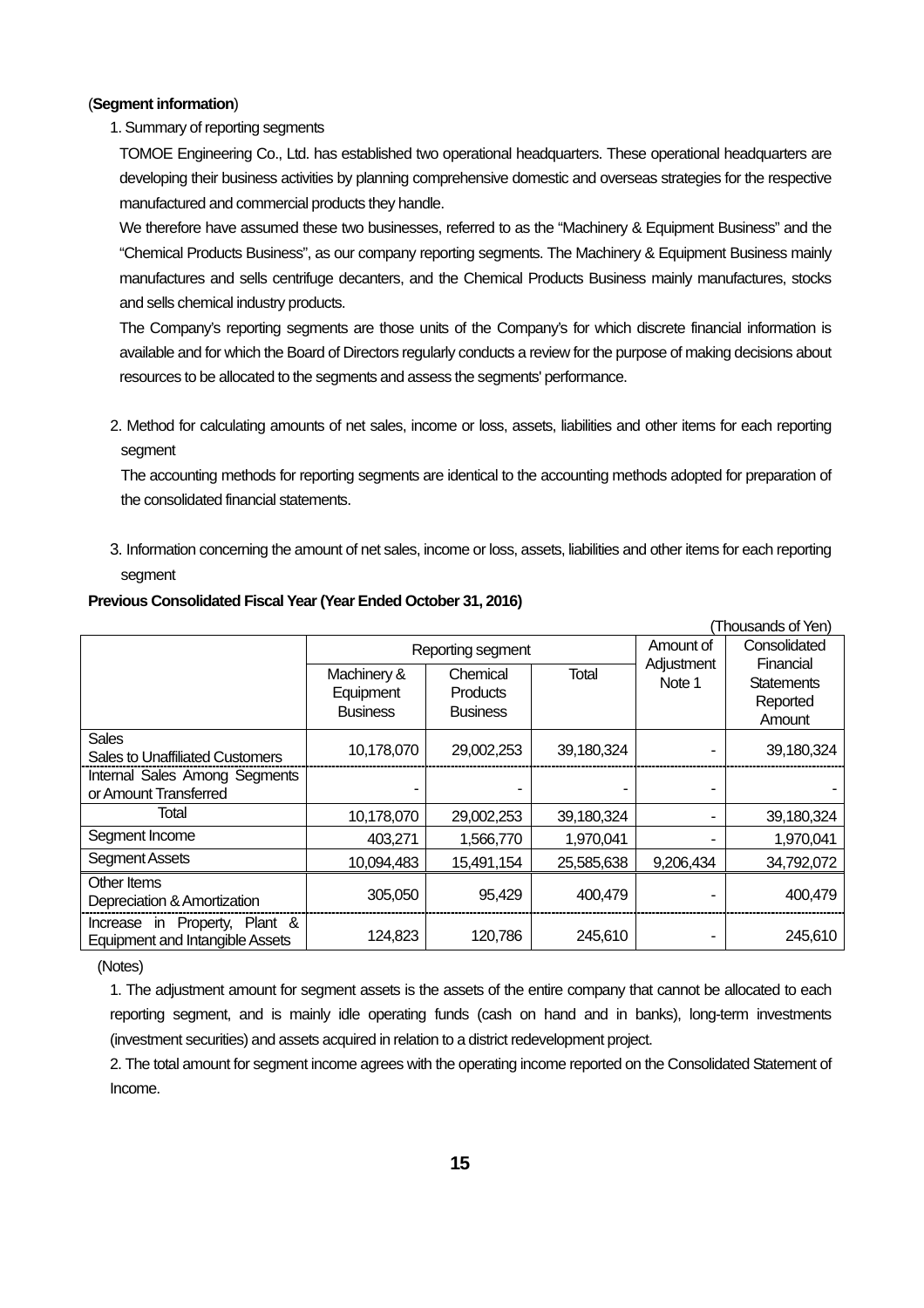### **Current Consolidated Fiscal Year (Year Ended October 31, 2017)**

|                                                                         |                                             |                                                |            |                      | (Thousands of Yen)                                   |
|-------------------------------------------------------------------------|---------------------------------------------|------------------------------------------------|------------|----------------------|------------------------------------------------------|
|                                                                         |                                             | Reporting segment                              | Amount of  | Consolidated         |                                                      |
|                                                                         | Machinery &<br>Equipment<br><b>Business</b> | Chemical<br><b>Products</b><br><b>Business</b> | Total      | Adjustment<br>Note 1 | Financial<br><b>Statements</b><br>Reported<br>Amount |
| <b>Sales</b><br><b>Sales to Unaffiliated Customers</b>                  | 10,241,914                                  | 30,851,273                                     | 41,093,188 |                      | 41,093,188                                           |
| Internal Sales Among Segments<br>or Amount Transferred                  |                                             |                                                |            |                      |                                                      |
| Total                                                                   | 10,241,914                                  | 30,851,273                                     | 41,093,188 |                      | 41,093,188                                           |
| Segment Income                                                          | 528,306                                     | 1,670,063                                      | 2,198,369  |                      | 2,198,369                                            |
| <b>Segment Assets</b>                                                   | 10,213,195                                  | 16,952,694                                     | 27,165,889 | 9,415,072            | 36,580,961                                           |
| Other Items<br>Depreciation & Amortization                              | 314,283                                     | 102,589                                        | 416,872    |                      | 416,872                                              |
| Increase in Property, Plant &<br><b>Equipment and Intangible Assets</b> | 123,754                                     | 68,568                                         | 192,322    |                      | 192,322                                              |

(Notes)

1.The adjustment amount for segment assets is the assets of the entire company that cannot be allocated to each reporting segment, and is mainly idle operating funds (cash on hand and in banks), long-term investments (investment securities) and assets acquired in relation to a district redevelopment project.

2. The total amount for segment income agrees with the operating income reported on the Consolidated Statement of Income.

(Related information)

## **Previous Consolidated Fiscal Year (Year Ended October 31, 2016)**

1. Information by product and service

The Company has omitted a description of information by product and service because this same information is disclosed in segment information.

### 2. Regional Information

| 1. Net Sales |           |         | (Thousands of Yen) |
|--------------|-----------|---------|--------------------|
| Japan        | Asia      | Others  | Total              |
| 32,083,421   | 6.100.561 | 996.340 | 39.180.324         |

(Note)Net sales are classified by country or region based on the customer's location.

| 2. Property, Plant and Equipment |         | (Thousands of Yen) |           |
|----------------------------------|---------|--------------------|-----------|
| Japan                            | Asia    | Others             | Total     |
| 4.976.297                        | 136.315 | 146.200            | 5.258.812 |

### 3. Main Customer Information

The Company has omitted a description of sales to outside customers because there are no customers to which sales account for more than 10% of the net sales reported in the Consolidated Statements of Income.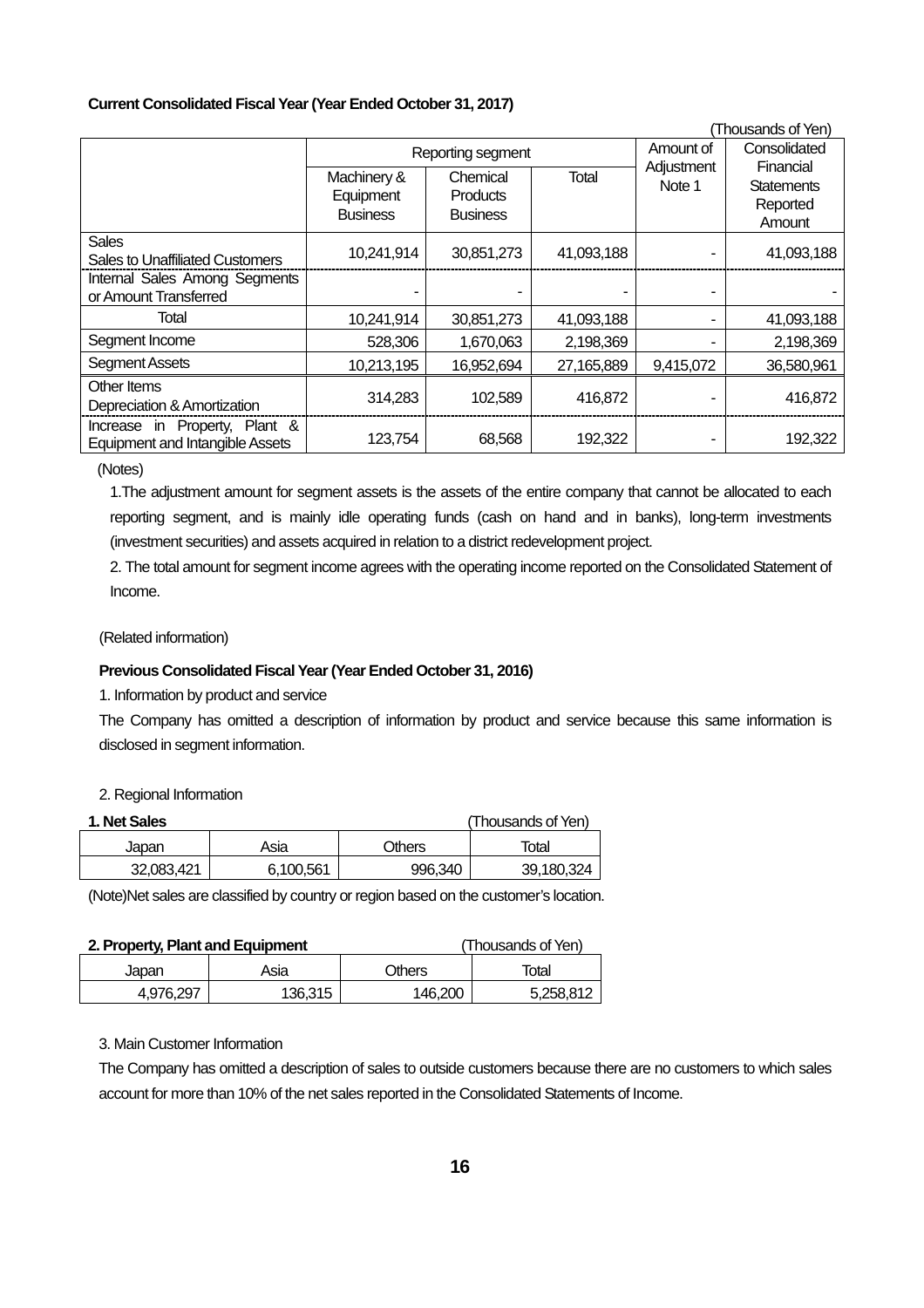## **Current Consolidated Fiscal Year (Year Ended October 31, 2017)**

1. Information by product and service

The Company has omitted a description of information by product and service because this same information is disclosed in segment information.

### 2. Regional Information

| 1. Net Sales |           |           | (Thousands of Yen) |
|--------------|-----------|-----------|--------------------|
| Japan        | Asia      | Others    | Total              |
| 32,405,056   | 7.088.888 | 1,599,242 | 41,093,188         |

(Note) Net sales are classified by country or region based on the customer's location.

| 2. Property, Plant and Equipment |         |               | (Thousands of Yen) |
|----------------------------------|---------|---------------|--------------------|
| Japan                            | Asia    | <b>Others</b> | Total              |
| 4.858.891                        | 155,695 | 148.451       | 5.163.038          |

## **3. Main Customer Information**

The Company has omitted a description of sales to outside customers because there are no customers to which sales account for more than 10% of the net sales reported in the Consolidated Statements of Income.

## (Information concerning impairment losses on fixed assets by reporting segment)

| Previous Consolidated Fiscal Year (Year Ended October 31, 2016)<br>(Thousands of Yen) |                                             |                                                |          |                               |         |
|---------------------------------------------------------------------------------------|---------------------------------------------|------------------------------------------------|----------|-------------------------------|---------|
|                                                                                       | Reported segments                           |                                                |          |                               |         |
|                                                                                       | Machinery &<br>Equipment<br><b>Business</b> | Chemical<br><b>Products</b><br><b>Business</b> | Subtotal | Elimination at<br>the Company | Total   |
| Impairment loss                                                                       | 1,505                                       | 100,403                                        | 101,908  |                               | 101,908 |

## **Current Consolidated Fiscal Year (Year Ended October 31, 2017)**

There are no pertinent matters to report.

(Information concerning amortization of goodwill and unamortized balances by reporting segment) There are no pertinent matters to report.

(Information concerning gain on negative goodwill by reporting segment)

There are no pertinent matters to report.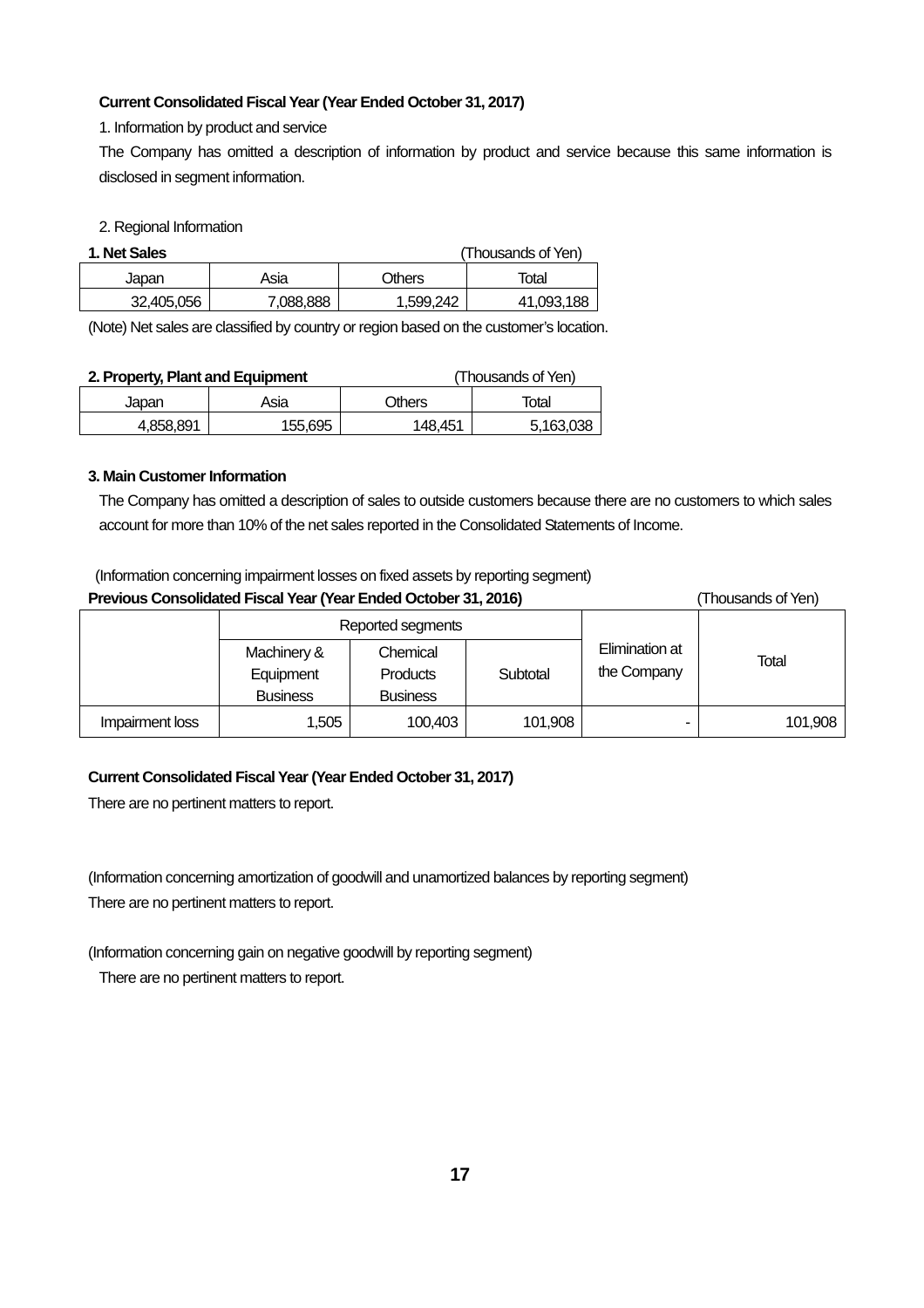## **(Per Share Information)**

|                      | <b>Year Ended</b> | <b>Year Ended</b>     |
|----------------------|-------------------|-----------------------|
|                      | October 31, 2016  | October 31, 2017      |
| Net Asset per Share  | ¥2,522.81         | 42,706. <sup>72</sup> |
| Net Income per Share | ¥97. $^{10}$      | ¥150. $64$            |

(Note 1) Income per share for this fiscal year after adjustment of the residual securities is not presented as there are no residual securities.

(Note 2) Calculation basis for net income per share are as follows:

|                                                       | <b>Year Ended</b> | <b>Year Ended</b> |
|-------------------------------------------------------|-------------------|-------------------|
|                                                       | October 31, 2016  | October 31, 2017  |
| Net Income for this Fiscal Year (thousands of yen)    | 968,923           | 1,503,178         |
| Net Income for Common Stock (thousands of yen)        | 968,923           | 1,503,178         |
| Average number of Common Stock during the Fiscal Year | 9,978,533         | 9,978,419         |

(Note3) Calculation basis for net asset per share are as follows:

|                                                           | <b>Year Ended</b> | <b>Year Ended</b> |
|-----------------------------------------------------------|-------------------|-------------------|
|                                                           | October 31, 2016  | October 31, 2017  |
| Total for Net Asset in Consolidated Balance Sheet         | 25,173,903        |                   |
| (thousands of yen)                                        |                   | 27,008,718        |
| Net Asset for Common Stock (thousands of yen)             | 25,173,903        | 27,008,718        |
| Number of Common Stock used for calculation of Net Assets |                   |                   |
| per Share (share)                                         | 9,978,533         | 9,978,383         |

(Significant subsequent events) None

.